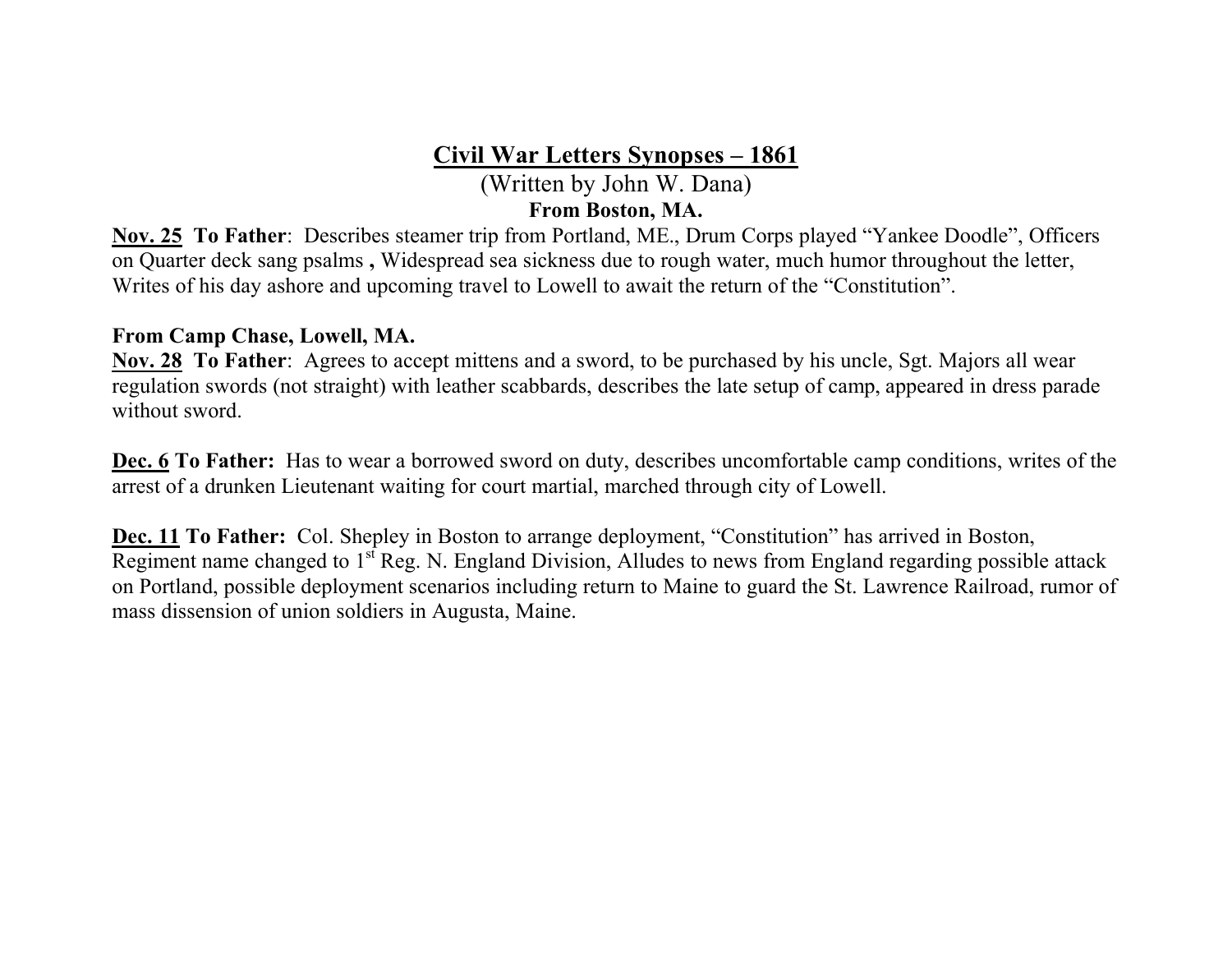**Civil War Letters Synopses – 1862**

(Written by John W. Dana) **From Camp Chase, Lowell, MA.**

**Jan. 1 To Father:** Is acting Adjutant while regular Adjutant and Colonel investigate Boston common for "Colors" ceremony, All packed and ready to deploy.

## **From on board the "Constitution"**

**Jan. 2 & Jan. 3 & Jan. 4 (Unaddressed)** Describes arrival at Boston wharf in very cold conditions and being very hungry, feeling ill but maintaining busy schedule, lists extensive food choices on board, tells of shipboard pastimes, games, and activities.

**Jan. 5 To Em (His sister)**: Describes the travel from Lowell to Boston and delayed boarding amid brutal cold, one drunken soldier fell overboard and drowned, writes of conditions aboard ship and continued running on the promenade deck in order to keep warm.

**Jan. 5 & Jan. 6 & Jan. 7 & Jan. 8 (Unaddressed combined letter)** Order issued forbidding gambling and drinking in the saloon, everyone singing and dancing to keep warm, Spirits high, Weather conditions discussed, favorable remarks concerning Colonel Shepley, tells of accident involving man overboard resulting in his leg amputation, writes of troop drills on deck, gun salute by British steamer was returned.

**Jan. 8 To Dick (His brother):** 2024 troops on board, steam pipes being installed to heat the hold, guards needed to repel "Irish women" in boats who approach to sell whiskey resulting in unruly drunkenness among some troops, describes activities and facilities on board, mentions several individuals by name, appreciates the map of Ship Island furnished him by his father.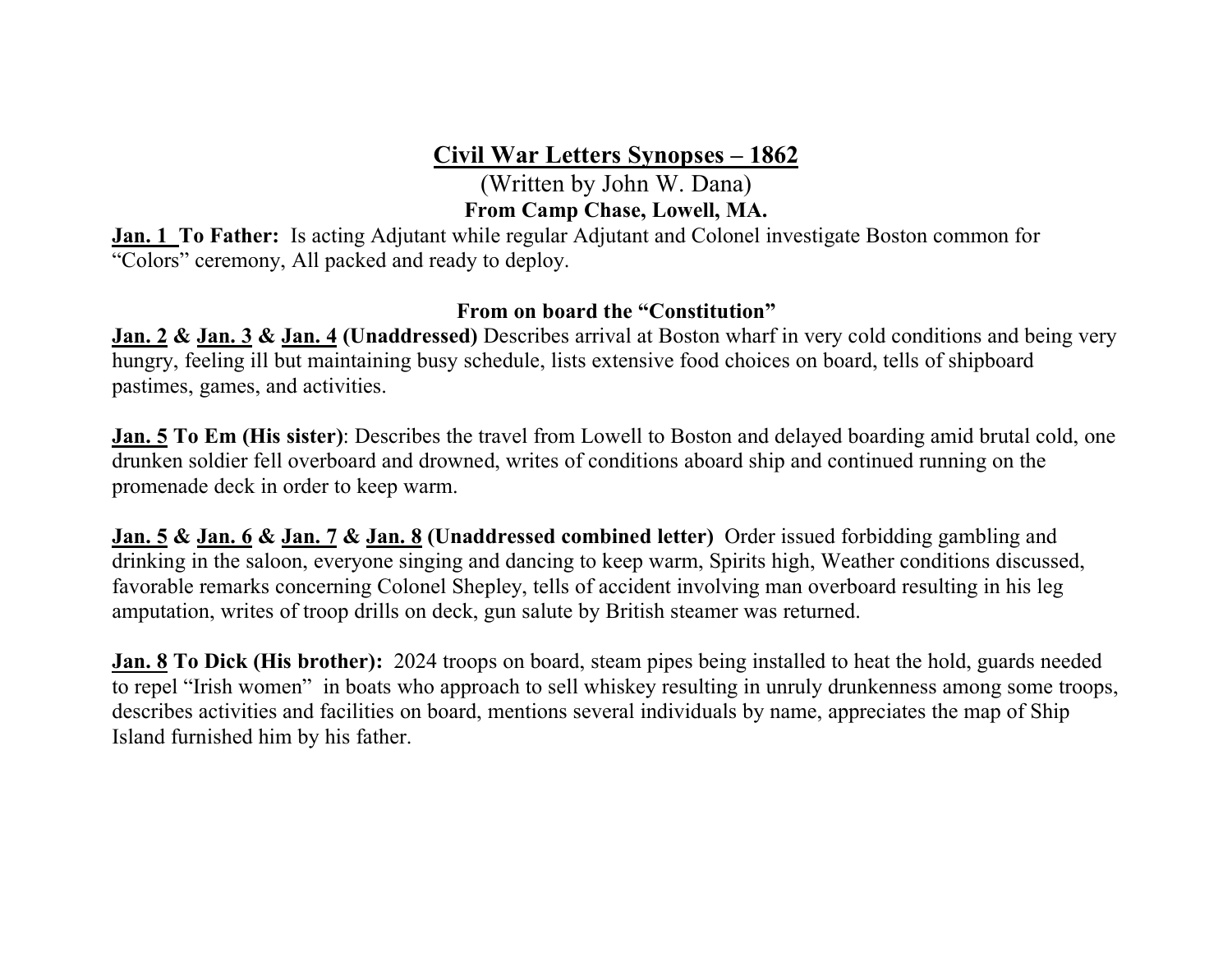**Jan. 9 & Jan. 11 (Unaddressed combined letter)** Details a humorous story about his long late night stroll on the promenade deck with 3 others and recounts the ensuing events, General Butler forbids any unauthorized mail delivery, talks about proposed deployment.

**Jan. 11 & Jan. 12 & Jan. 14 & Jan. 15 & Jan. 16 (Unaddressed combined letter)** Col. French's regiment detached to Fort Independence by the gun boat "Saxon", Maine regiment being detached to Camp Chase in Lowell, much confusion as Camp Chase orders remanded and conjecture that Fortress Monroe is the intended destination, again is sea sick, describes entertainment on board in the saloon, Fog delays arrival at Fortress Monroe, Whales sighted, describes the scene in the Chesapeake and Hampton Roads area of ships loaded for the "Burnside expedition", officer shot himself while shooting ducks, Rebels seen erecting fortifications at Sewall's Point.

**Jan. 16 To Em (sister)** Wrote in greater detail of the events discussed in the letter above, mentions steam frigate "Minnesota", he expects to go on to Ship Island, good description of the surrounding wartime conditions, fired upon the rebels without effect.

**Jan. 19 To Father** Ready for deployment at any time to yet undisclosed destination, steam frigate "Minnesota" dropped her top masts preparatory to shelling rebel batteries, a diversionary tactic to aid Burnside's attack at Norfolk.

# **From Camp Shepley**

**Jan. 26 To Father** Pitched tents on shore substituting the lack of tent pegs by using bayonets, sticks, and boughs, heavy rain and floods, outbreak of measles, shortage of rations, regular flags of truce to exchange prisoners and carry letters, mentions Col. Shepley, Lt. Col. Kimball, Major Hastings, Adjutant Webb, and General Butler.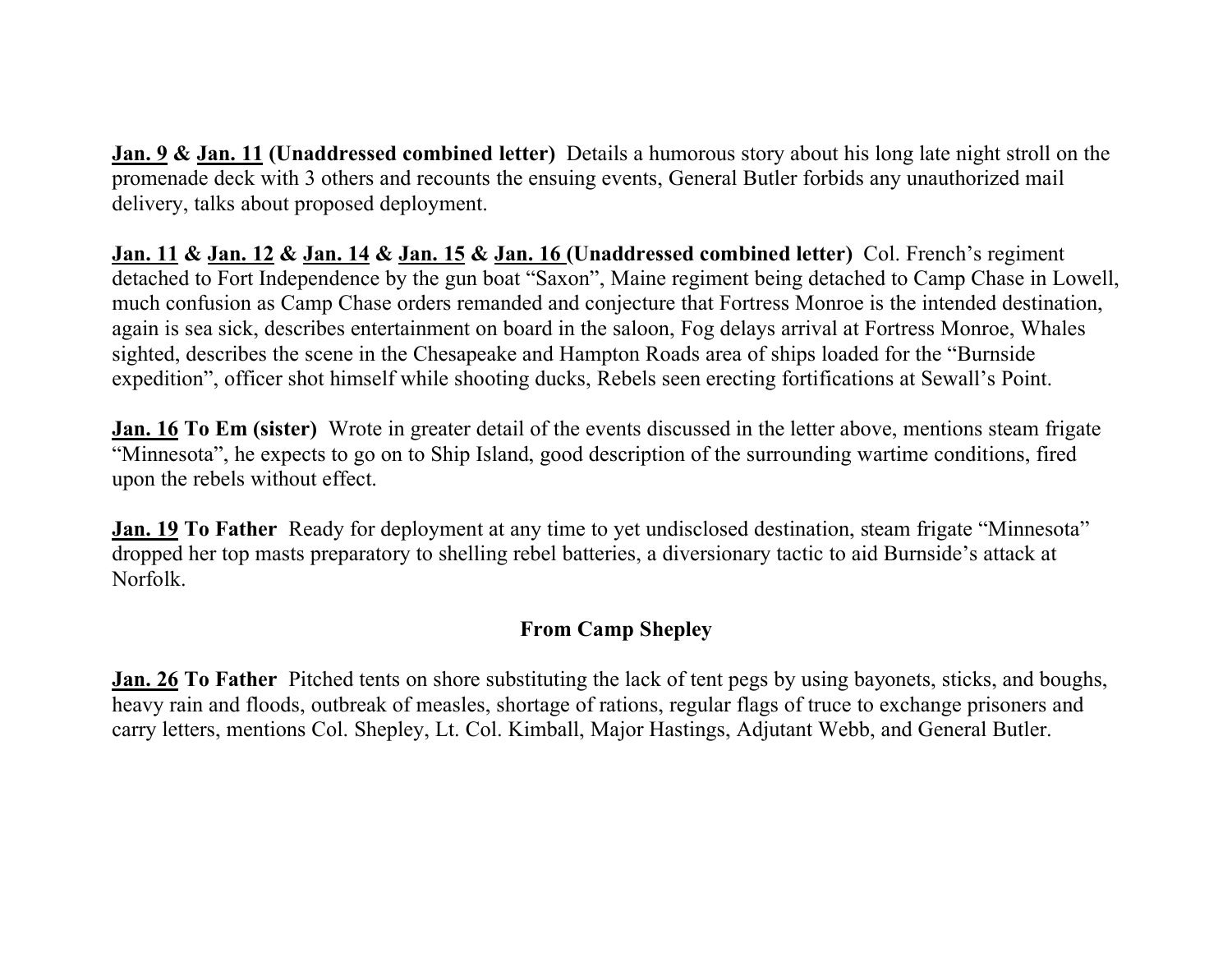# **From Camp Constitution, Ship Island**

**Feb. 1 To Father** Col. Shepley had meeting with new Secretary of War Stanton, deployment to Ship Island pending the loading of coal and provisions, poor weather conditions delay deployment, humorous story of coping with a leaky tent.

**Feb. 13 To Mother** Unidentified large war steamer sighted and avoided, very uncomfortable heat and weather conditions, discovered by rebels resulting in defensive actions, two soldiers died from pneumonia and were buried in the sand.

**Feb. 14 To Em (sister)** Ship departure delayed by poor weather, interesting story about efforts to free an old Mississippi flat boat from its' stranded position ashore, 3 men seriously injured in the process including one who is critical, brief minor skirmishes with several rebel steamers, gun boat "New London" mentioned, description of funeral service for a Massachusetts soldier, tells about effort to salvage a sinking Union gun boat, suspected small pox victim set ashore, collision by another schooner, Several fish species and large turtle sighted and named.

**Feb. 21 To Father** ship "Black Princess" set to sail for Boston, Strong wind and heavy rain, 3 Union soldiers deserted including a nephew of Jeff Davis, the rebel gun boat "Magnolia" captured in Mississippi river blockade towed in by gun boat "South Carolina", Arrival of schooner with fruit for sale, made a makeshift bed stead out of scrap lumber, soldier injured by falling barrel of beef, disparaging remarks given about General Phelps.

.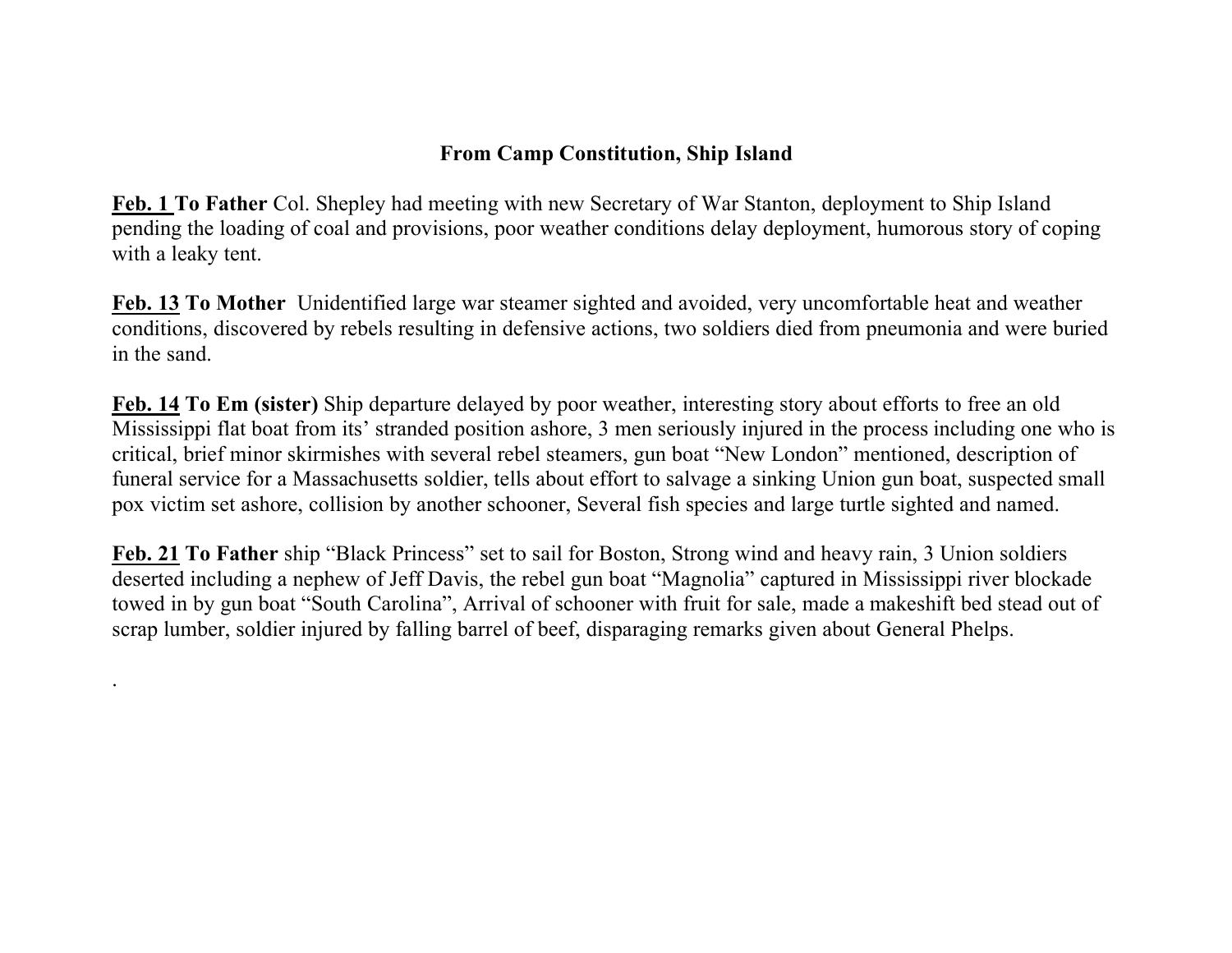**Mar. 7 & Mar. 9 & Mar. 11 (Combined letter to father)** Rumors that Col. Dow on the way with the Maine 13<sup>th</sup> regiment, speculation about imminent deployment, several officers went to Horn Island to purchase cattle and, after delay, were towed back by the gun boat "New London", comparison of events at Ship Island with imagined events at home, arrival of steamers "Fulton" and "North American" with reinforcements, news of gallant charge by Major E.A. Kimball at Roanoke, 2 men wounded in skirmish with rebels, the Maine 1<sup>st</sup> battery arrived on the ship "Idaho", Capt. M.R. Fessenden to be court martialed for drunkenness on duty.

**Mar. 14 To Father** Finally received pay (\$60) and sent it all home to repay loans previously received, More reinforcements have arrived, Brigade drill conducted daily.

**Mar. 30 To sister Em** Lengthy discussion about home, much building initiated by arrival of General Butler, identifies several officers who received promotions, anticipates deployment to Lake Ponchatrain in New Orleans.

**Apr. 4 & Apr. 5 combined letter to Father** Very lengthy letter filled with descriptive accounts of various actions, Union General, under flag of truce, fired on by rebels prompting counter attack by Union troops, discusses ship movements with gun boat "New London" capturing a rebel steamer carrying 1100 troops, Union troops assigned with cavalry to acquire some cattle, 150 head stampeded after widespread shooting by Cavalry troops, 50 – 60 carcasses prepared and loaded on to schooner, an ox was killed for dinner, detailed account of patrol and skirmishes and encounters with various types of snakes, difficulties experienced, one rebel soldier captured, rebel steamer captured, near Biloxi, loaded with weapons, uniforms, and all manner of "plunder", discovery of rebel camp which had been hurriedly abandoned by 800 rebel soldiers, three Union soldiers, bathing in the surf, pulled out to sea by the undertow, bodies not recovered.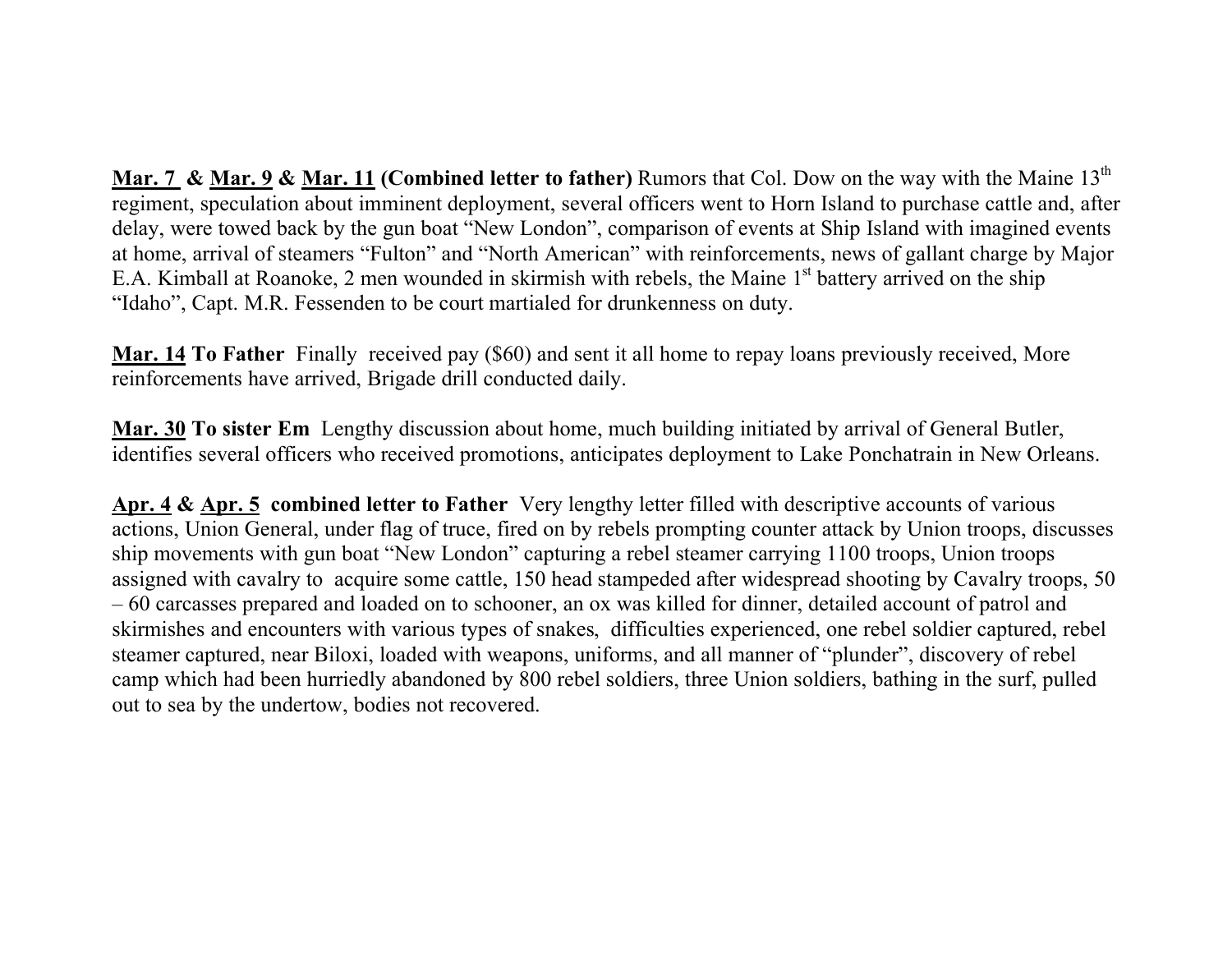**Apr. 25 To Mother** rebel sand batteries destroyed following the destruction of Fort Jackson (exploded magazine blew up fort) 2000 rebel soldiers killed also, they were prisoners for having Union sympathies, frigate "Pensacola" mentioned, 8 Union regiments now quartered on the island, difficulties with mosquitoes, 12 Union soldiers arrested, describes extensive city-scale building on the island, Col. McClusky being tried for drunkenness, Capt. Fessenden court martialed, cashiered, and planning to become a suttler, humorous story about pilfered whiskey and the ensuing result, derogatory remarks about General Butler, was able to purchase sword, sash, belt, and equipment for \$20.

**Apr. 30 To Father** use of alcohol is prolific, particularly among the officers, new outbreak of dysentery, coping with intense heat, mosquitoes, and flies, mention of the "Monitor" and the "Merrimac", provides an outline of the daily routine.

**May 3 To Mother** packed, loaded, and ready to deploy on the captured steamer "Tennessee", expect to go up the Mississippi to Memphis, regiments to deploy are the  $12<sup>th</sup>$  Maine,  $8<sup>th</sup>$  Vermont, and  $13<sup>th</sup>$  Connecticut, four companies and two gun boats traveling to Fort Pike. (**included with this letter is a detailed sketch and narrative overview of the layout on Ship Island)**

# **From New Orleans, LA.**

**May 7. To Sister Em** provides a detailed journal of his voyage on the steamer "Tennessee" from Ship Island to New Orleans, mentions the brig "Yankee Blade", many ships sighted, including the sunken rebel ship "Manassas", cannonball fired at them from Fort St. Phillips, rough travel, much seasickness, sights of many splendid plantations with their negro quarters, mostly women seen working the fields, Yankees cheered for, in passing, provides report losing value to National Treasury notes.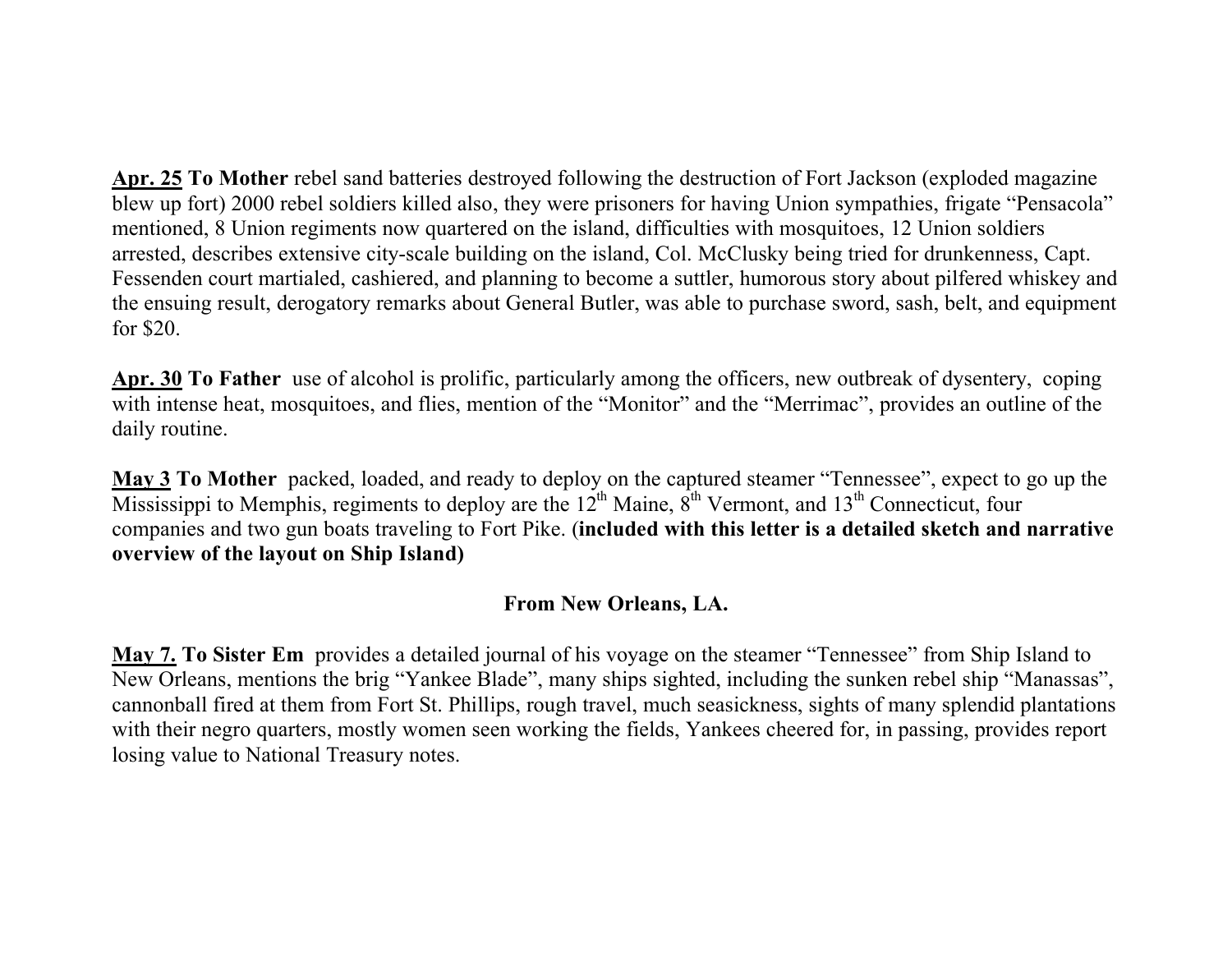**May 23. To Dick (his brother)** Col. Shepley acting as Mayor and Commandant of New Orleans, hot weather and intolerable mosquitoes, no pay since March  $1<sup>st</sup>$ , writes of home.

**May 25. To Em (his sister)** Lieutenant Phillips (Co. B Commander) was replaced for being drunk and for insulting local New Orleans women, unflattering description of Lt. Miffin (replacement for Lt. Phillips), writes of several arrests and measures taken to improve company behavior, revealing statement that the writer (John) is only 18 years old and in command of 40 – 50 men.

**Jun. 13 To Father** oppressive heat and mosquitoes, no pay since February (\$21/month), promoted to Signal Service due to exemplary service, brief discussion about training for his new position, names 4 officers hho resigned due to ill health.

**Jun. 24 To Brother** gives an interesting and detailed account, written with a bit of humor, of his duties, equipment, and training on a typical day, great difficulties with insects.

**Jun. 24 To Aunt Demring (sp ???)** Signal Corps. Makeup is 9 officers with 3 privates for each officer, signaled with torches last night, New Orleans citizenry are more docile now, jealousy of his success, by fellow officers, because of his youth.

**Jun. 26 To Em (his sister)** passed the final exam for the Signal Corps., 4 officers of 9 failed, rec'd. two months back pay as Sgt.-Major (\$42), still waiting for his increase as  $2<sup>nd</sup>$ . Lieutenant.

**Jul. 5** To Father was a subdued celebration of the 4<sup>th</sup> of July, existence of disentary has resulted in protective precautions, conflicting speculation in camp regarding the war's end, discusses various means being used to get dismissed and sent home.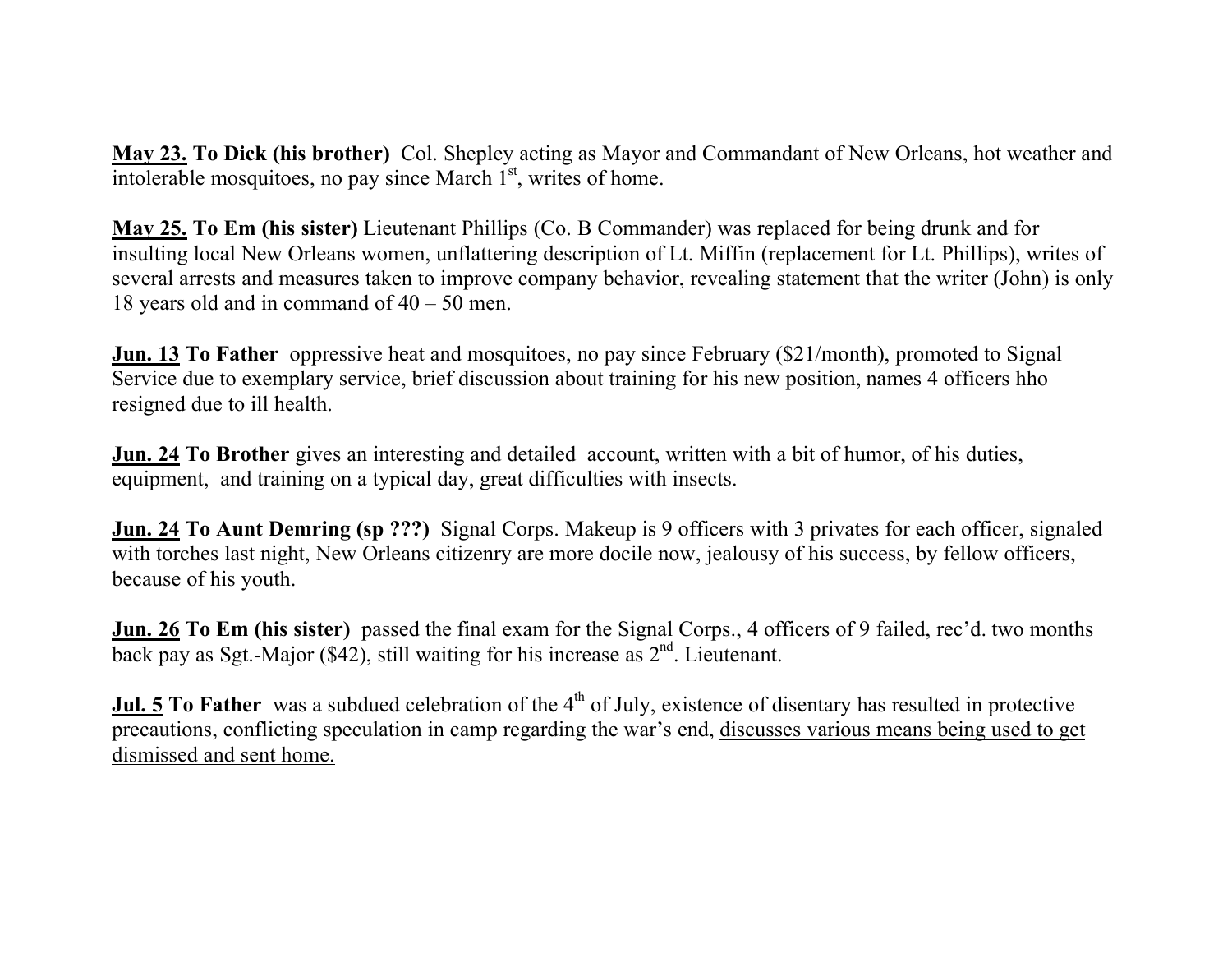# **Jul. 15 To Father** Heavy rain and flooding in the streets with oppressive heat, talk of home.

**Aug. 16 To Father** after setting up a signal station in Carrolton he describes his difficult efforts to get medical treatment for typhoid fever.

**Aug. 31 To Mother** writes of his treatment and recovery effort in his battle with typhoid fever, expecting an attack by Confederate General Van Dorn anytime, talks of specific ties between some of his peers and folks back home.

**Sep. 4 & Sep. 8 To Father (combined letter)** disappointment that General Butler is being removed, weather getting cooler (90 degrees in the shade), Writes of the cheap local provisions, thanks for coat sent to him from home, mentions two mail steamers "Roanoke" and "Tradewinds".

**Sep. 12 To Father** Spent much time at Lake Ponchatrain for R.& R., writes of his dental treatment for ulcerated and broken teeth, "Sesesh" gleeful of rumors from rebel sources that Cincinnati was taken and Washington was being evacuated, Federal are doubtful, Col. Kimball is unjustly critical of McClellan, Pope, and other generals.

**Sep. 19 To Father** mentions steamer "Matanzas", is on light duty, signal station has been erected 20-30 feet above a tree top.

**Sep. 29 To Em (his sister)** three or four cavalry companies raised in New Orleans and horses are being confiscated from the locals, only those who have sworn allegiance to the union is compensated, many officers living in splendid furnished houses appropriated from the locals, his successful protest regarding the discrepancy between officer's and enlistees mess, unruly and shameful behavior by some officers is described, Anxious to receive news of battles in Maryland, rues the removal of General Pope, General Sherman has taken command of the troops at Carrolton, General Arnold now commanding troops in the city and at Algiers, LA.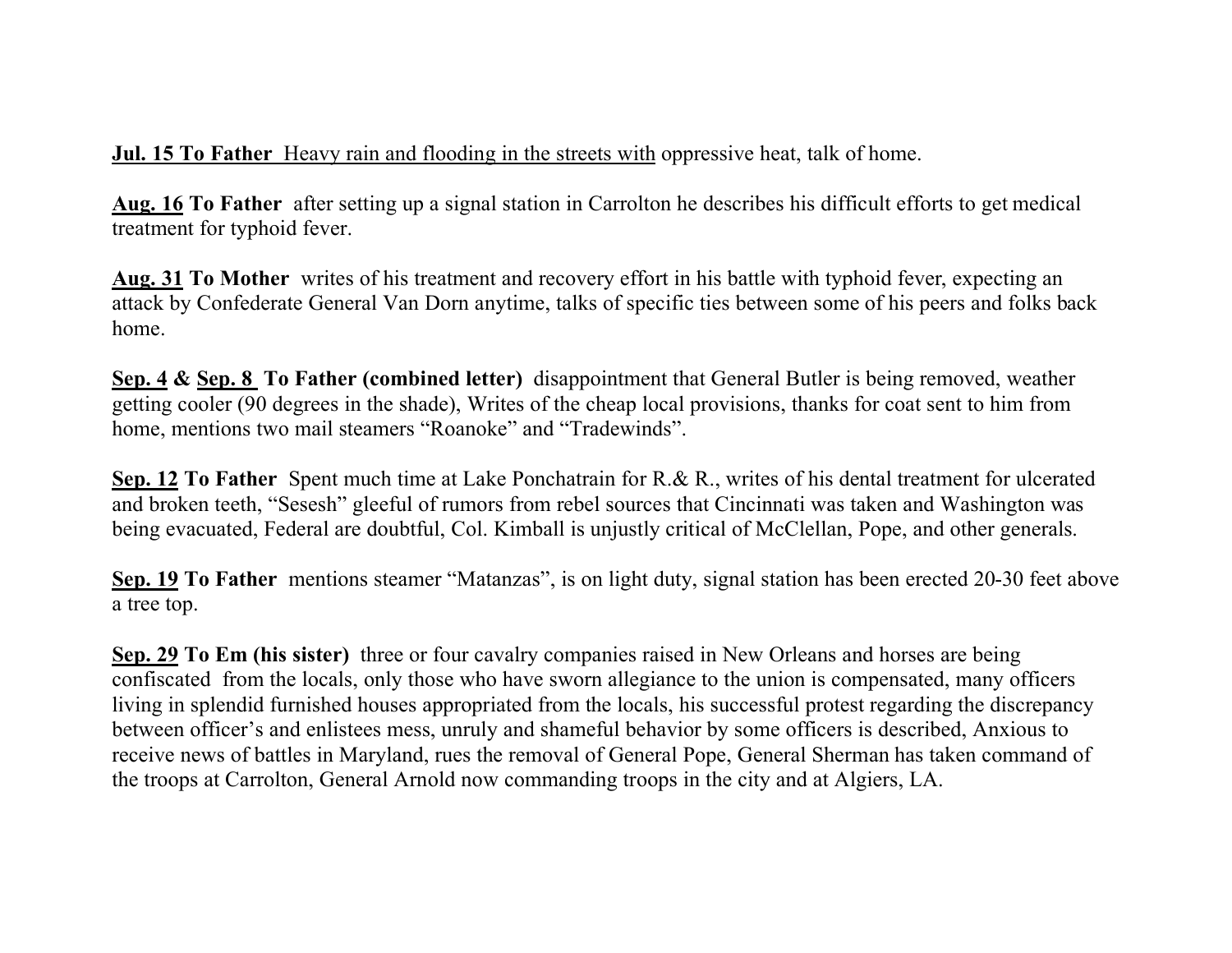**Oct. 2 To Brother Dick** provides lengthy advice and encouragement to Dick to associate with better friends, writes of 2 "Sesesh" guns that he has obtained for souvenirs, attended court martial against one of the flagmen for disobeying orders.

**Oct. 11 To Mother** General Sherman has replaced General Phelps at Carrolton, General Weitzel in command of a reserve brigade and awaiting orders, there is limited entertainment in the citybut the city is still lively, steamer "Leeres" was blown up on Lake Pontchartrain killing one officer and six men.

**Oct. 21 To Father** Hurriedly written on eve of deployment, enclosed \$100 to help at home, has a acquired a "first rate" horse.

**Nov. 4 To Mother** interesting and descriptive account of his "expedition" on the gun boat "Kineo" ( which was built at Cape Elizabeth, Maine,) up the Mississippi with General Weitzel and troops, march along Bayou LaFourche, shots exchanged killing a rebel captain, confiscation of poultry and livestock for food, two union scouts shot and many rebels discovered, ensuing battle with artillery and infantry, Union losses greater than rebel losses but rebels "skedaddled", bivouacked at Thibodeaux awaiting more fighting.

# **From Camp near Thibodeaux**

**Nov. 6 To Em (his sister)** Troop train delayed by rebel damages, track needs re-laying and bridge must be rebuilt, fired upon by rebel guerillas, promotion to  $2<sup>nd</sup>$  Lieutenant, writes about the local ladies and bivouac conditions.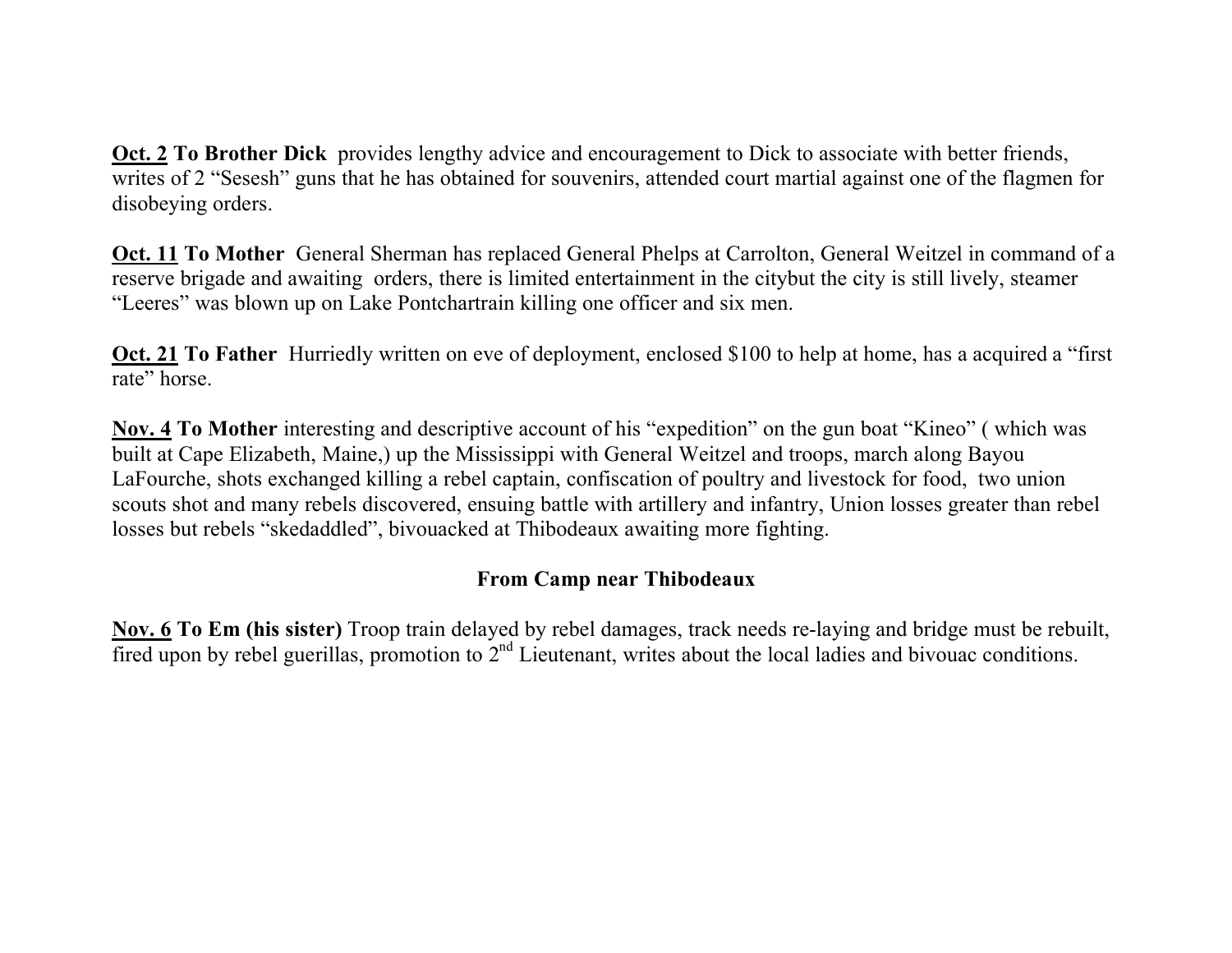# **Civil War Letters Synopses – 1863** (Written by John W. Dana) **From Thibodeaux, LA.**

**Jan. 4 To Brother** introductory remarks about home, awaiting orders to follow the 13<sup>th</sup> Connecticut and 8<sup>th</sup> New Hampshire regiments to Baton Rouge, speech by Jefferson Davis at Jackson, Miss. admonished Vicksburg and Port Hudson to be held at all costs, loss would open up the Mississippi river, Both sides gathering for a fierce battle and causing great concern among the troops.

**Jan. 11 To Em (his sister)** ordered to join Weitzel's brigade at Berwick's Bay facing the enemy, encounter with the iron clad "Cotton", following a day's fighting, retreating rebels forced to set fire to the "Cotton", Union Commodore Buchanan killed by rebel sharpshooters, returned to Thibodeaux.

**Feb. 15 To Father** rainy conditions with flooding, sugar speculation is happening everywhere, discusses various Personnel actions among the officers, officers must buy their own horses

## **From Brashear City, LA.**

**Feb. 28 To Em** now encamped at Berwick's Bay, compares tactical advantages to other potential camp sites, Confederate troops seen every day across the river, must establish signal station under protection of a picket, writes about avoiding being shot by a rebel captain at the battle of Georgia Landing, union gun boat snagged in river and sunk.

**Mar. 14 To Mother** under rebel flags of truce a woman as well as a man & wife and their 2 children, allowed to return home behind Union lines General Banks and troops moving up to Port Hudson for battle, writes disparagingly about "Secessionists in the north, mention of the Conscription Act, talks of recreational horse jumps at the camp.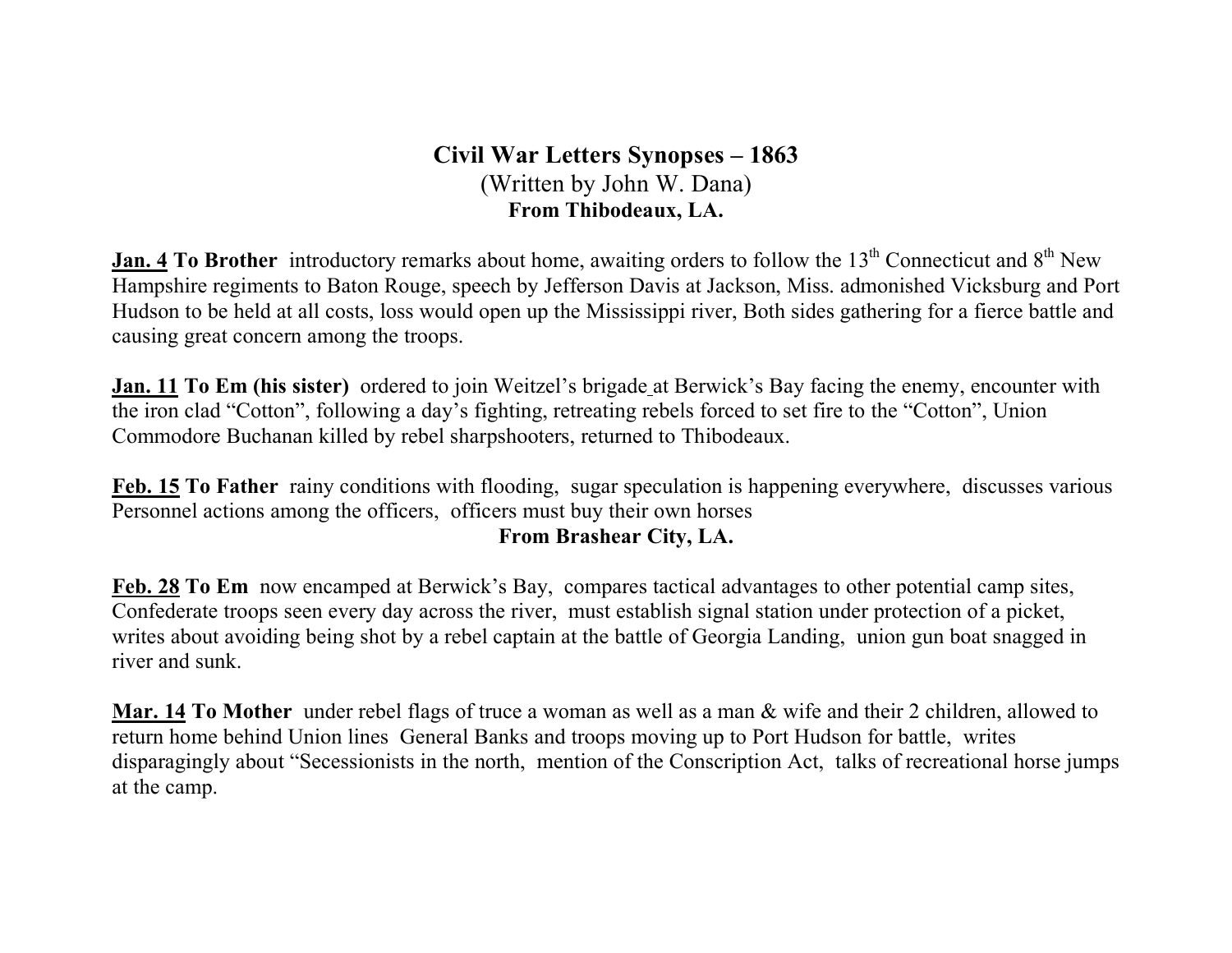## **From Bayou Boeuf, LA.**

**Mar. 28 & Mar. 29 (combined letter to father)** explains the organization of the Signal Corps as it complies with the newly enacted bill establishing same, fearful of being cut off if rebels destroy railroad bridge, "Queen of the West" and other gun boats were captured by rebels, Union gun boat "Diana" went up Bayou Teche to fight, gun boat "Calhoun' assisted but ran aground, the "Diana" was been captured and every officer on board was killed after heavy fighting, out of  $250 - 300$  men, remainder of those on board  $(10 - 12)$  were captured, Union troops massacred but rebel losses were heavy, mentions Admiral Farragut's flag ship "Hartford" successfully "ran the batteries" at Port Hudson, has taken to smoking as a defense against mosquito menace, healthy drinking water is scarce.

**Mar. 30 To Aunt** recounts the highlights of General Weitzel's "expedition", describes camp conditions, inquires about numerous people at home, brother Dick was appointed as a mid-shipman in the Naval academy at Newport, Rhode Island.

#### **From Opelousas, LA.**

**Apr. 30 To Sister** reacts to news of their brother's sickness and sudden death.

## **From New Orleans, LA.**

**May 15 To Mother** is on furlough for a day, fighting is on the increase, sad about Dick's death.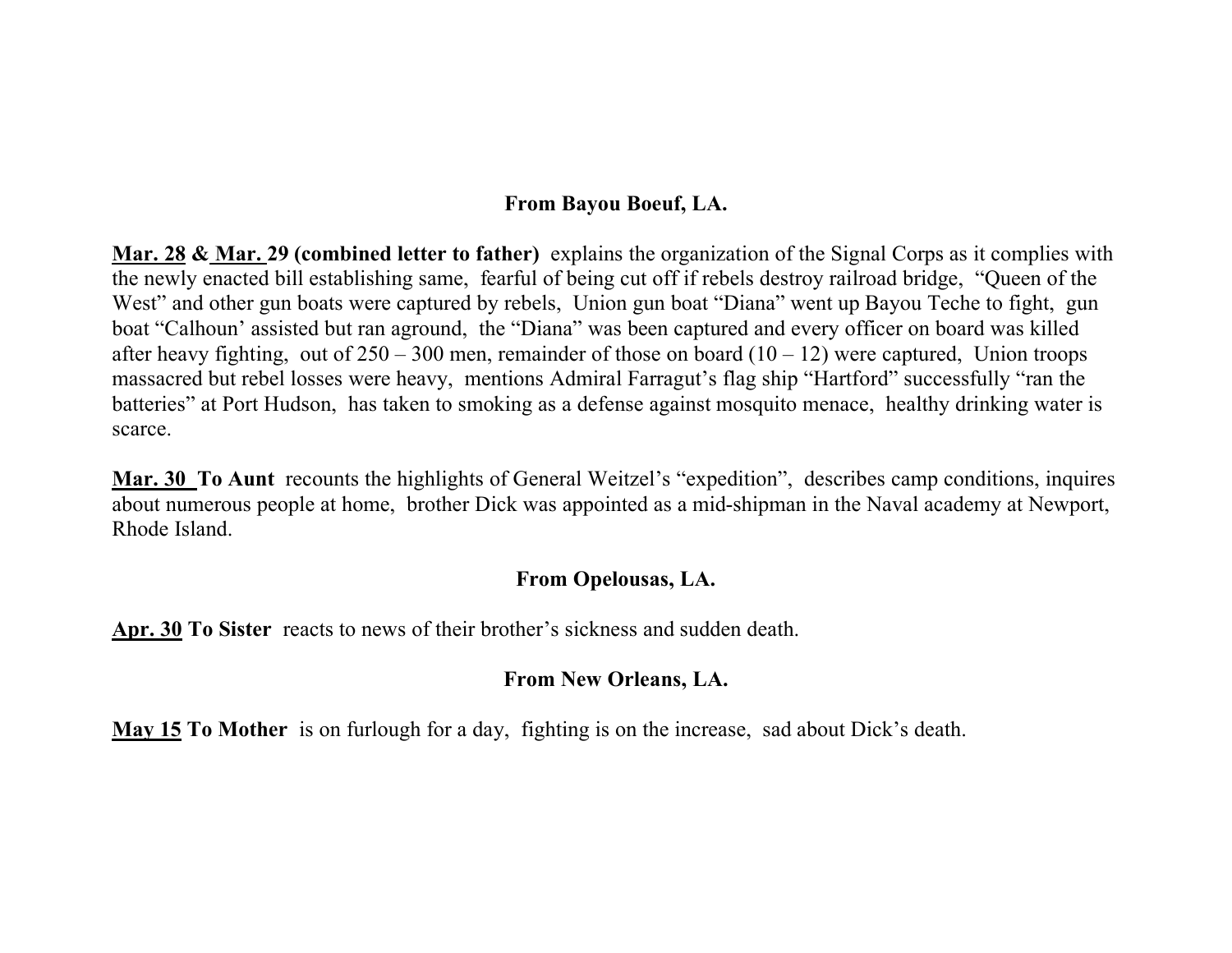#### **From Bayou Sara, LA. On the Mississippi**

**May 23 & May 24 (combined letter to Em (his sister)** very lengthy letter, describes his trip down the Red River to Brashear City on the tugboat "Union", sighted Fort DeRussy, the fortifications of Butte a La Rose, and the sunken wreckage of the "Queen of the West", boarded a train to New Orleans where he stayed at the St. Charles hotel, gives high opinion of Admiral Farragut, discusses wives he has met of the 75<sup>th</sup> New York regiment officers, was warned of guerillas on the Atchafalaya river by the crew of a cotton loaded barge, from a church tower sighted the masts of the ship "Richmond", splendid news from General Grant at Vicksburg, expects the imminent fall of Port Hudson, vivid description, from a church tower, of the shelling of Port Hudson, writes of Ba**you** Sara having been captured by Commodore Porter of the Union clad "Essex", disturbed by reports about the Union army in Virginia being "licked" but now hearing that the rebels are in retreat.

#### **From camp near Port Hudson**

**Jun. 1 To Mother** hard fight resulting in many losses including Capt. Hubbard, Lieutenant Wotnowski (sp ??), several colonels and other officers, In midst of battle a truce was requested by Union troops and granted by the rebels to bury the dead, rebels used the time to re-position themselves, advanced to a rebel fort and stopped in a ravine within speaking distance of the troops inside, found a suitable tree from which to signal over the fort to the "Richmond" below, Col. Ilsley wounded in head by shell fragment.

**Jun. 5 To Em (sister)** Lists several officers who have been killed or died of illness, Rebel deserters daily who report the fort being manned by a small force, descriptive writing of cannon volleys (10 inch Columbiads) back and forth, many landing unexploded near Union headquarters, very interesting accounts of two Union soldiers jumping over the rebel "works", seizing enemy guns, and leaving them in front of Union lines to lure rebels for Union sharpshooters.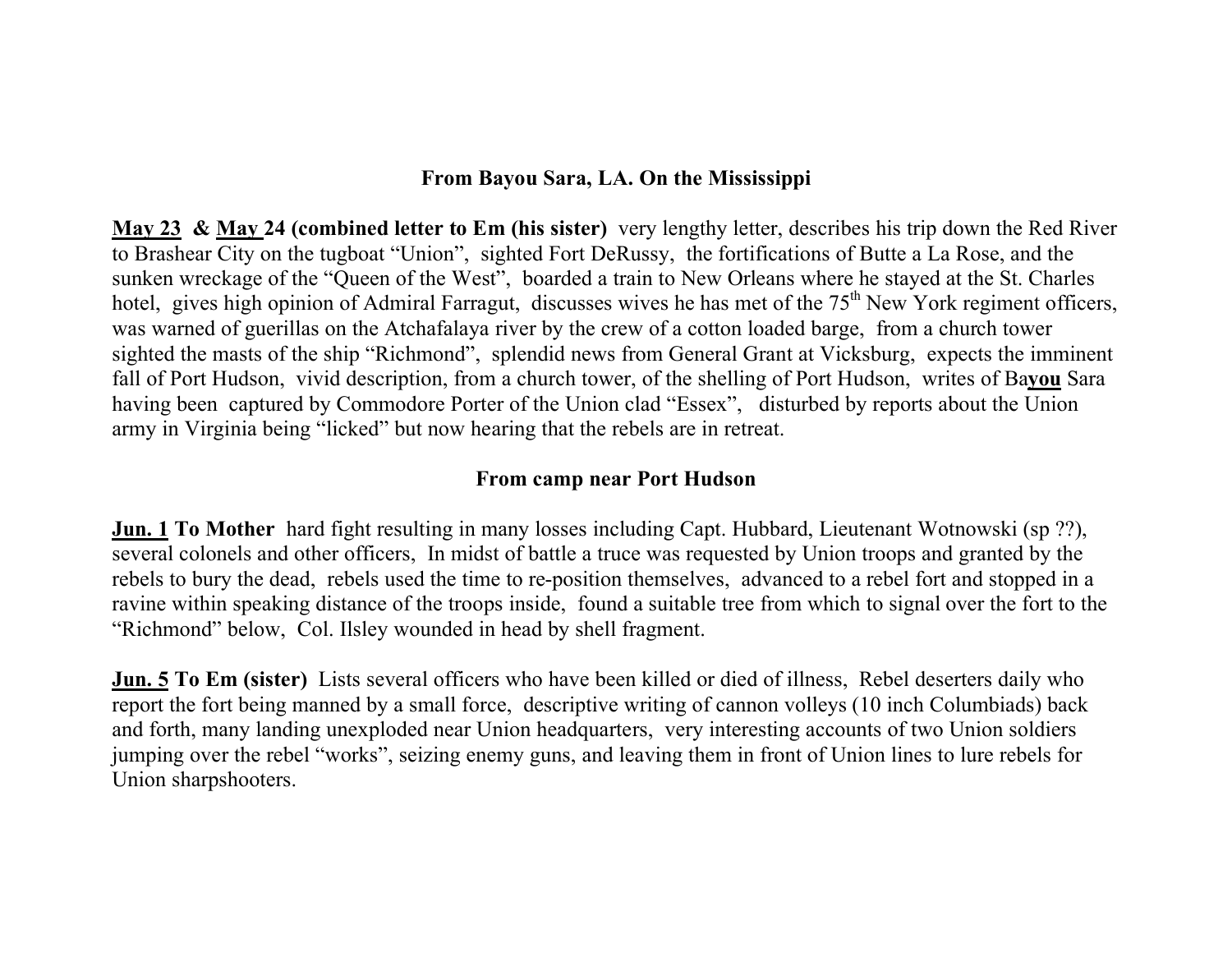**Jun. 6 To Aunt Deming** written on the 14<sup>th</sup> day of the siege at Port Hudson, Union troops entrenched within 150 feet of rebel fort, when all Union forces were ordered to storm the fort, only General Weitzel and his troops complied at the appointed time, thus enabling the rebels to concentrate their resistance and bog Weitzels troops down in a deep ravine, General Augur's attack was repelled with much more Union loss, an armistice, granted by the rebels allowed time to bury the Union dead, Confederates took advantage to re-position their troops and establish new cannon positions, shells dropping all around, still affected by brother Dick's death.

**Jun. 13 To Em (sister)** Booming of cannons is now commonplace, flag of truce by Union soldiers to demand rebels surrender, constant skirmishes to estimate enemy strength and position, provides a detailed account of Union attack on the enemy, enemy constantly bombarded by big guns and groups of enemy deserters coming in on a regular basis.

**Jun. 18 To Father** detailed description of Union attack on Port Hudson, fierce fighting (almost hand to hand) resulting in many wounded & killed, some casualties are named, tells of some failings of the officers, request for 1000 volunteers to storm the enemy, armistice called to bury the dead (150 Union soldiers).

# From Headquarters – 19<sup>th</sup> Army Corps

**Jun. 20 & Jun. 21 To sister** relayed messages being delayed and garbled due to inefficient "9 months officers", large wagon train, accompanied by a regiment of cavalry and 2 artillery pieces, sent to get cotton for fortifications, 200 -300 rebel cavalry driven back from attack on wagon train, refutes details of a recent newspaper report.

**Jun. 25 To father** continuing to bombard Port Hudson, 6 signal stations used between headquarters and each ship "Richmond" and "Hartford", most signal stations are located in tree tops, transcribed garbled message is provided as an example of signaling inefficiencies by inferior officers.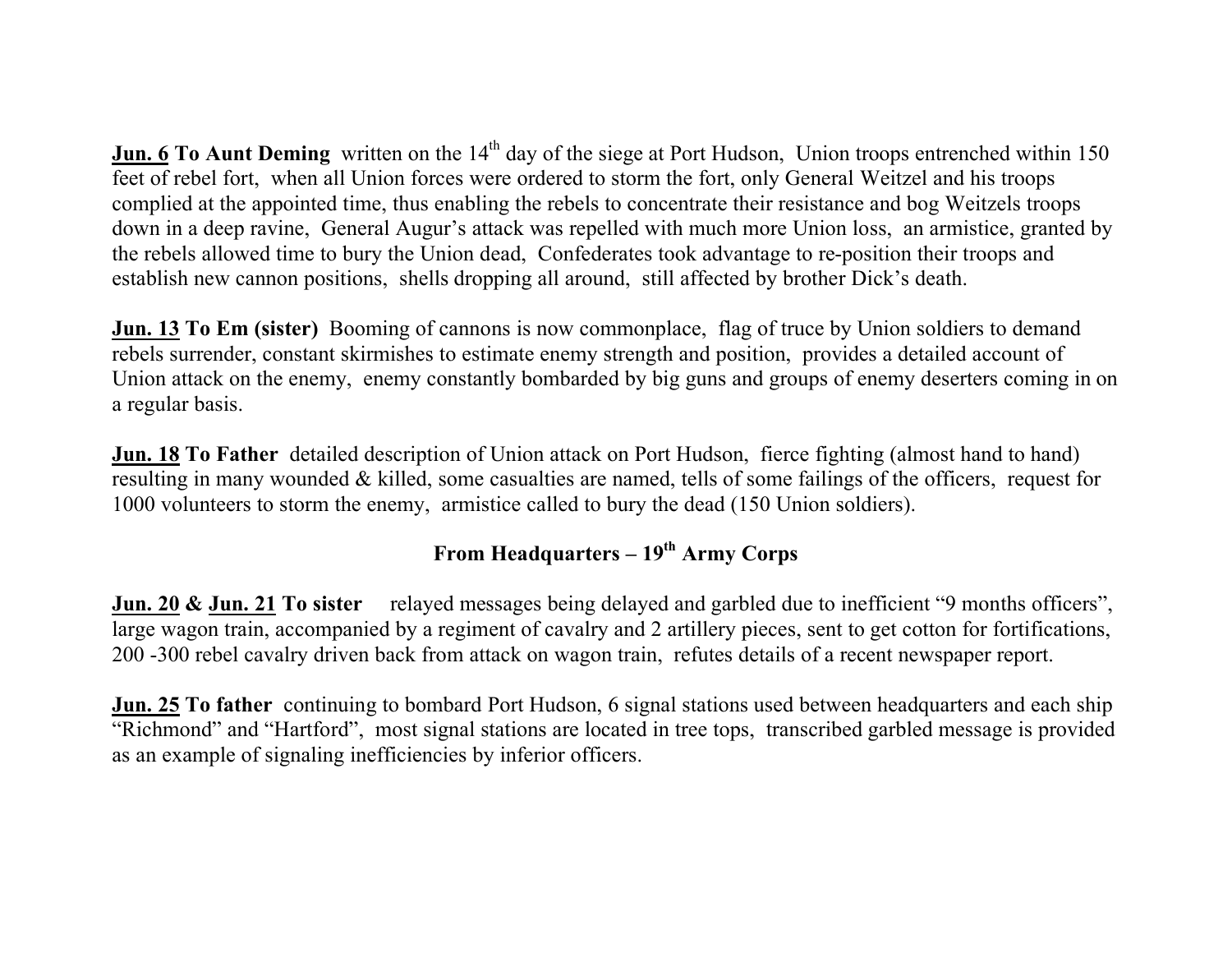**Jun. 30 To Em (sister)** describes Union troop maneuvering to gain tactical advantage at Port Hudson, interesting story of a Union flagman using a handkerchief to signal to Union troops from a window of a barn which overlooks the enemy, nearly 1000 Union volunteers ready to storm the enemy, 7 of 16 signalmen are sick with fever, rumor that Lee is to invade Pennsylvania, Col. Jerrard (sp ??) of the 22nd Maine was dishonorably dismissed for misconduct during battle.

**Jul. 4 To Father** each day 10 – 12 rebel deserters come in with reports that as many as 15 enemy are buried each day from sickness, sun stroke is prevalent, fighting in extremely close proximities, captured Union signal officer manages to escape from capture, concer about 300 rebel cavalry lurking at the rear of Union forces.

**Jul. 7 To Sister** great news that Grant took Vicksburg on July 4, tells of camp celebration, writes about the capture of Union General Neal Dow as he recuperated from wounds at a plantation just inside enemy lines, 4000 rebel troops nearby, rumor of river blockade below Donaldson by rebels with about 30 cannons.

## **From Donaldsville, LA.**

**Jul. 15 To Father** river has been blockaded, Port Hudson has surrendered to General Banks, brief description of inside of the rebel stronghold, skirmish with rebel guerillas resulting in 5 or 6 Union wounded, tactical mistakes being repeated, cowardly behavior by Col. Morgan exposed the Dudley brigade to attack by 800 rebel cavalry resulting in 200 Union dead, Col. Morgan under arrest.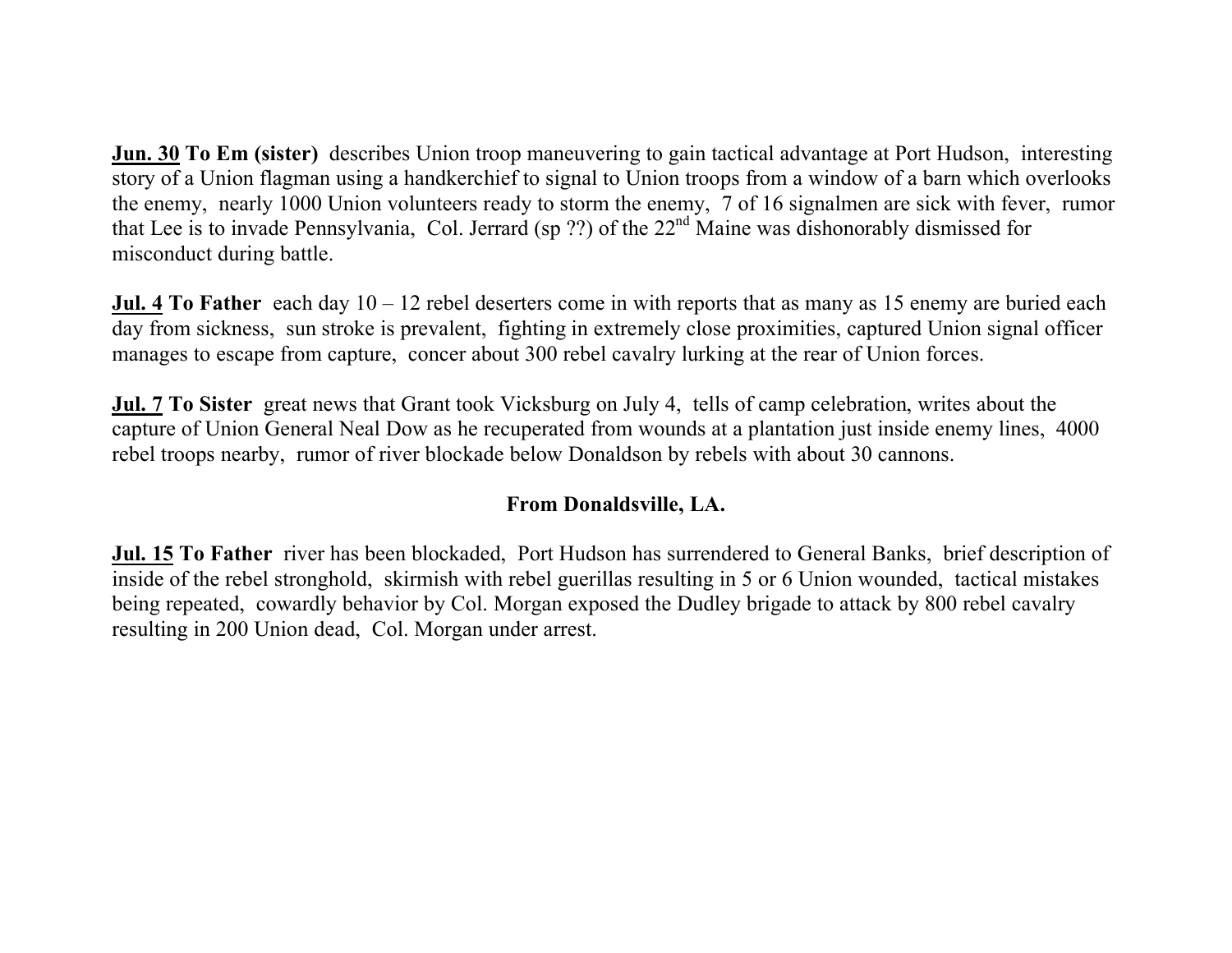**Jul. 16 To Em (sister)** quite lengthy letter filled with colorful descriptions of battles and troop movements, very descriptive details of the interior of the rebel fortifications at captured Port Hudson, General Weitzel is highly acclaimed, Union men and horses board steamer "Laurel Hill", General Eaton visits from the steamer "Hartford", captured rebel officers, who graduated from West Point, join the onboard celebration with free liquor and widespread drunkenness, 2000 troops on board fired upon from shore, one killed and five wounded, tactical mistakes being repeated, troops on both sides increasing and preparing for battle, mentions steamers "Hartford", "Albatross", and "Estrella" passing by on way to New Orleans, Port Hudson prisoners being paroled because of their brave defense, colorful description of battle at nearby bayou, much slaughter (350 Union dead) occasioned by cowardice and drunkenness of Col. Morgan, Mississippi River now open to river traffic, had tooth extracted based on game of "High-Low-Jack" jubilant of Lee's defeat by Meade.

**Jul. 18 To Sister** many questions, comments, and encouragements about home and his sister, has been promised eventual furlough to Cincinnati by and with General Weitzel.

**Jul. 20 To Father** writes about asked to be Aide de Camp for General Grover, gleeful over this appointment as a reflection of his exemplary service, rumor of enemy retreat across Berwick Bay.

## **From New Orleans**

**Jul. 23 To Father** on leave of absence for 7 days and hoping to get it extended for much more, seems hopeful, things are quiet for now.

**Jul. 31 To Em (sister)** has been detailed as Quartermaster and Ordnance Officer, lots of officers going home, many troops going to summer quarters in Carrolton, requests newspapers to keep informed about riots at home.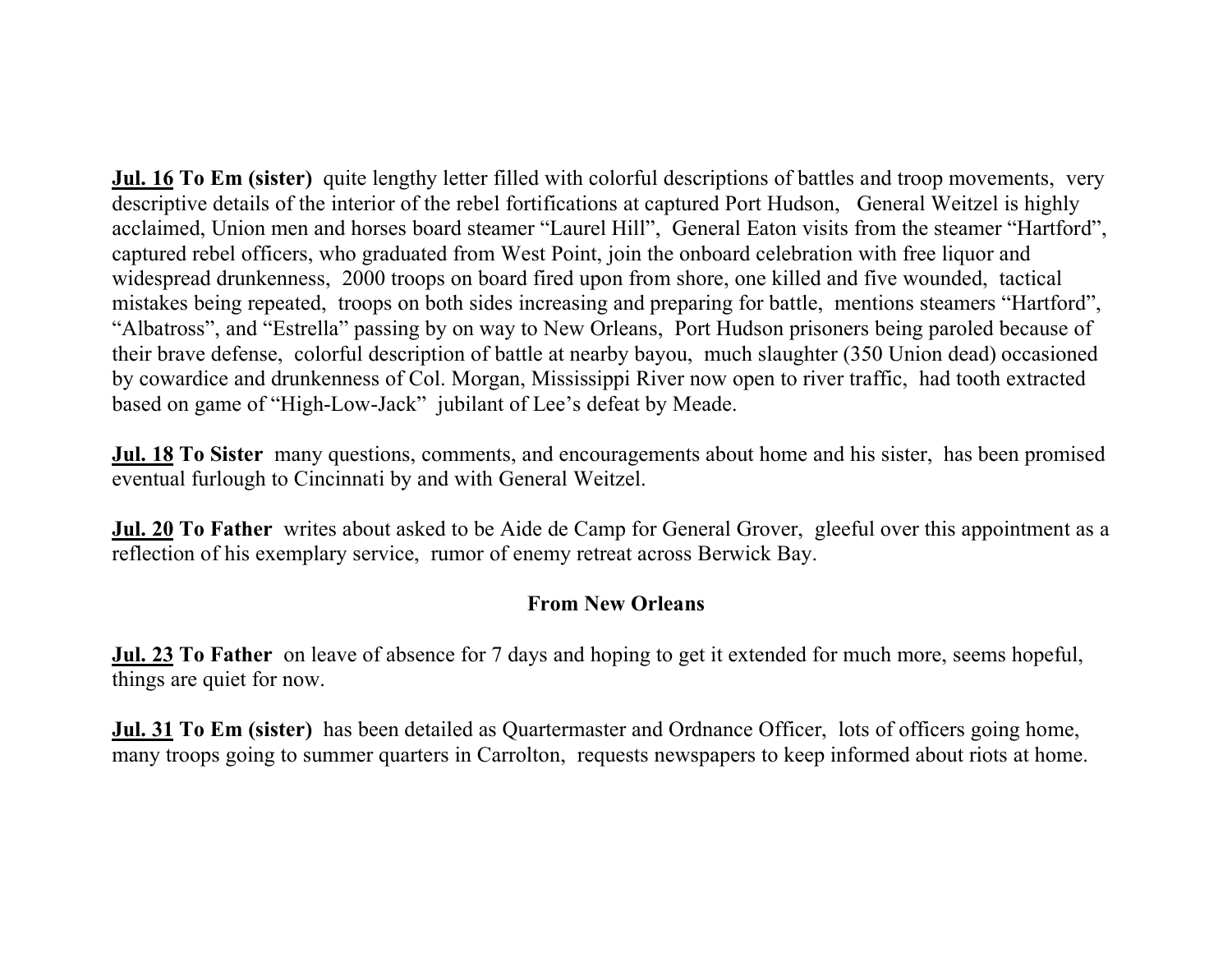**Aug. 5 To Father** very busy , not optimistic about getting leave anytime soon, reorganization may result in his promotion to Captain, fierce heat and much rain could initiate fever outbreak, wants his sister to not feel guilty about her feelings of inadequately helping the cause.

**Aug. 12 To Mother** many questions and comments about home, connections between his peers and home, the severe heat is affecting any troop movements, fruits and vegetables arriving from St. Louis, end of letter is read with some difficulty.

**Aug. 14 To Father** mentions the steamer "Columbia", disparaging comments about Captain Roe (sp ??), colorful description of the French market, New Orleans has become a Union leaning city with National music being played in the public square and American flags being displayed throughout the city, extreme heat coped with by staying still.

**Aug. 24 To Mother** very busy testing enlistees and transfer applicants, returned from Thibodeaux where he helped establish a signal/telegraph system, longs for the cool air and springwater of New England, officers return form home leave early disgusted by the "Copperheads" influence up north, writes about some of the political implications from the war.

**Sep. 23/24 This letter from Mrs. L.M. Eaton, of Brunswick, Maine, and addressed to Mr. Dana (Father of John Dana) provides an excerpt from her husband's letter to her. It describes a battle at Sabine Pass resulting in the loss of 300 Union men either killed, wounded, or taken prisoner. John W. Dana is presumed to be among the captured. There is also a telegram to O.A. Dana stating that "Your son is a prisoner – but not wounded".**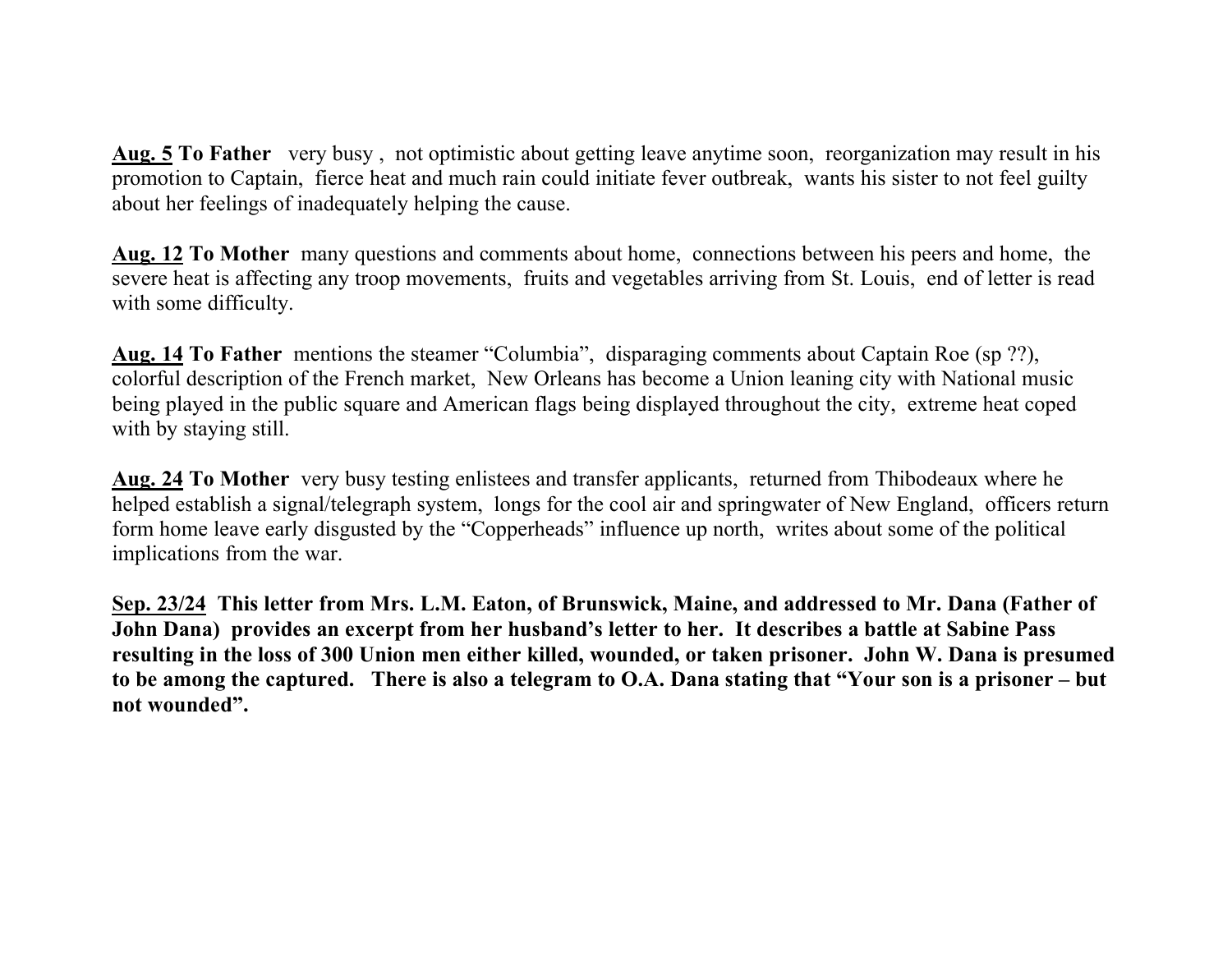**Sep. 30 This is an extract of a letter from General Shipley, in New Orleans, promising to provide news of John Dana as soon as possible. So far John is unhurt and may be in Huntsville, Texas. Position in Washington awaits John, once he has been recovered.**

#### **From Houston, Texas**

**Oct.4 To Father** he is being moved to within 60 miles of Houston, discourages his father from writing due to uncertain delivery.

#### **From New Orleans, LA.**

**Oct. 19 This is a letter from the Office of Signal Corps to John W. Dana's father. It forwarded John's last letter and discussed some of the events that occurred in the days surrounding the time frame of the letter.**

**Oct. 27 This is a letter from General Shepley, written on State of Louisiana letterhead, to John W. Dana's father. A recent letter, from John, was received through the post office and forwarded home. Still no knowledge of John's location. Expects word soon, once a foothold is established in Texas.**

## **From Camp Grace, Texas**

**Oct. 27 To Father** letter from John W. Dana assuring his good health, is quartered in barracks and awaiting an exchange of prisoners, all letters are screened through the Provost-Marshall's office.

**Oct.27 To Friend** provides news of his capture.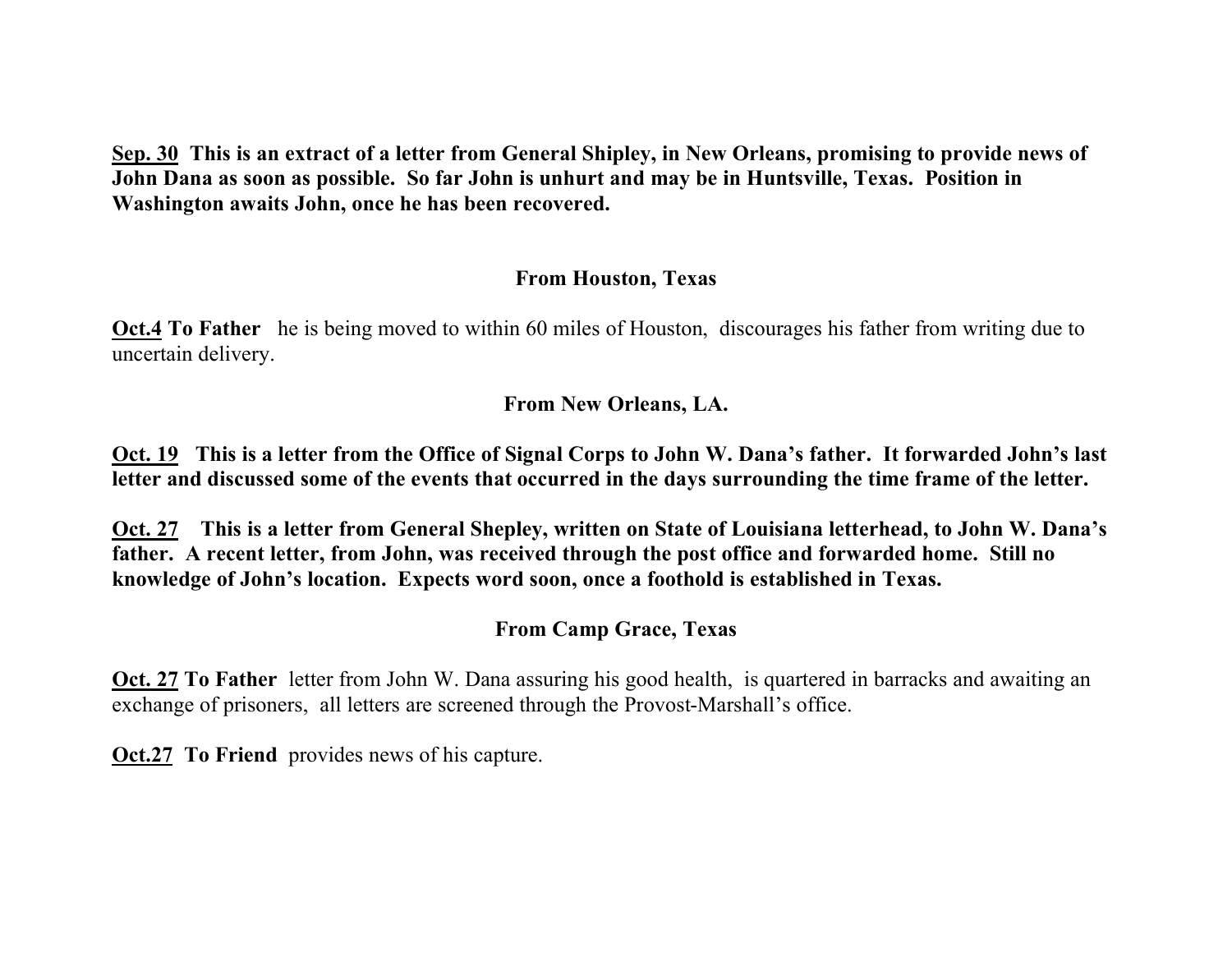#### **From Pass Carallo, Texas**

Dec. 8 Dear Sir (John's father???) This letter was written by Col. L.M. Eaton. Letters are being mysteriously received from John W. Dana. Col. Eaton provides an informative and very colorful account of the Texas campaign, including troop movements, actions, and attitudes of the locals. Information from captured rebel officers indicated that Union prisoners in Houston were granted freedom of the city. An exchange of prisoners is expected soon. There is a rumor that the Houston prisoners have been relocated to Hempstead, Texas in anticipation of the Union advance.

#### **From Camp Grace, Texas**

**Dec. 9 To Father** short note from John. being moved to Tyler, Texas, he is in good health.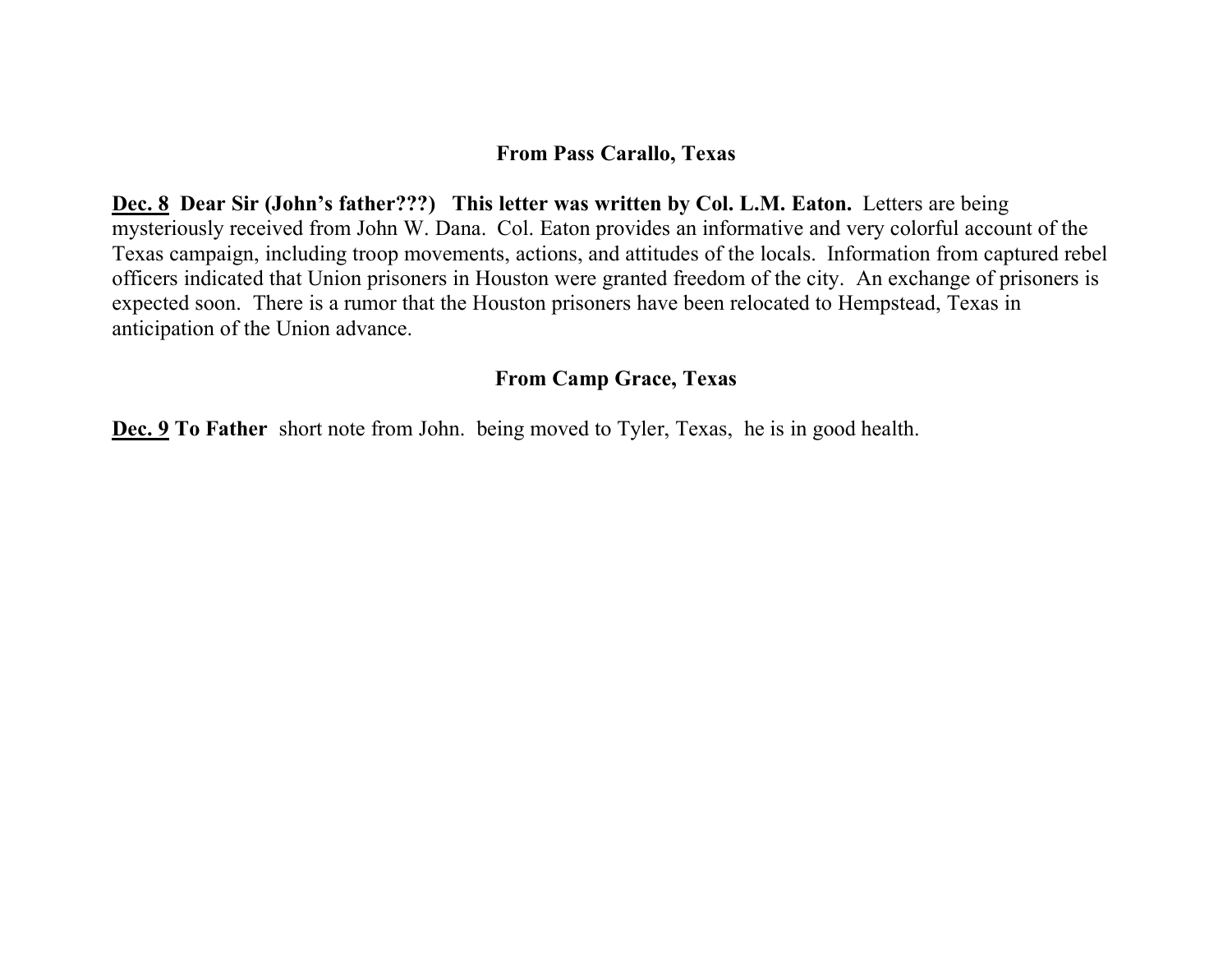# **Civil War Letters Synopses – 1864** (Written by John W. Dana) **From Ford near Tyler, Texas**

**Jan. 12 To Father** have been marched here from Camp Grace and are now living in log cabins, in good health.

**Jan. 12 To Friend** Writes of his condition and expresses doubt regarding arrangements for a prisoner exchange.

#### **From New Orleans, LA.**

**Jan. 28 This short note was written to John W. Dana's father by Capt. L.M. Eaton.** With it, he forwards a letter from John. Prospects for a prisoner exchange look doubtful.

**Feb. 6 Written to John W. Dana's father by Capt. L.M. Eaton** Just received two letters from John which were nearly 4 months old. Capt. Eaton had encountered a Mr. Stratton on the street and he reported John's good health. Mr. Stratton had also been a prisoner with John and had known him previously. He expects an exchange in the Spring.

#### **From Matagorda Bay, Texas**

**Feb. 21 This letter was written to Oscar Dana (father of John W. Dana) from the Headquarters of U.S. Forces, Texas.** acknowledges receipt of Oscar's letter concerning son John's status, unable to communicate with John yet but still trying, talks of Magruder threatening to imprison any truce flag bearer sent in, intends to engage the rebels in a few days.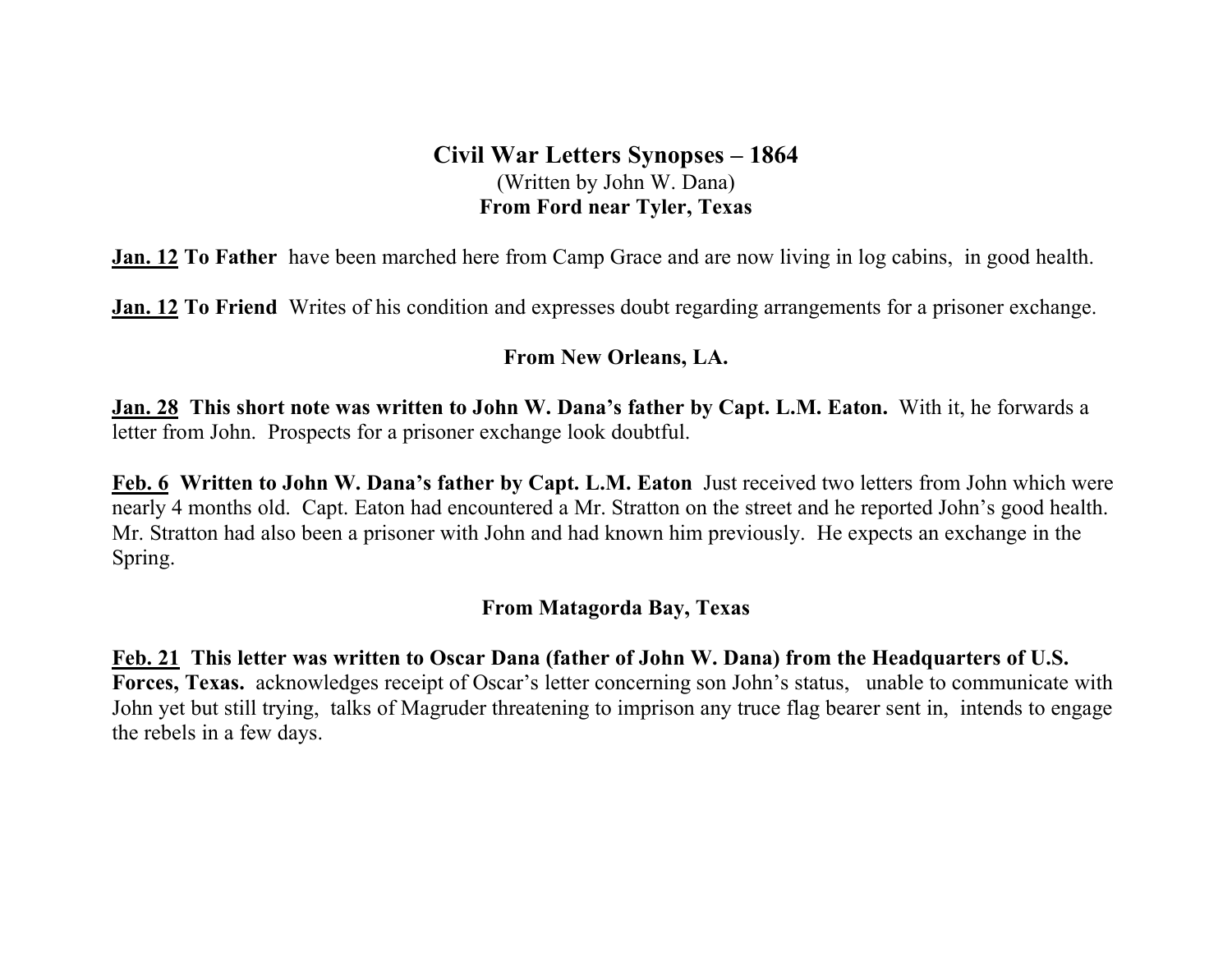# **From Camp Ford, Tyler, Texas**

**Mar. 4 To Father** prisoners in the 19<sup>th</sup> Iowa and  $26<sup>th</sup>$  Indiana regiments are to be exchanged and sent to Shreveport, hopeful that mail can be sent with those exchanged and passed on, is in good health and spirits, limited by confederate authorities on what he can write, encouraged by support by friends and family.

**Apr. 15 Written to John W. Dana's father by Capt. L.M. Eaton** A discussion with Lt. Reynolds of the gunboat "Sachem" reports Jihn's good health. Lt. Reynolds was captured at Sabin Pass with John but escaped from Camp Ford about 20 days ago. He presented details about an escape system through a tunnel at the prison. A bloody, indecisive batlle was fought near Shreveport, recently, which may have thwarted further escapes.

**Apr. 23 Written to John W. Dana's father by Capt. L.M. Eaton** forwards another letter from John.

#### **From Farmington, Maine**

**July 15. Written to John W. Dana's father by Capt. L.M. Eaton who is traveling home** encouraged that John will be part of a prisoner exchange very soon. Will plan a visit to Portland.

## **From New Orleans**

**Jul. 26 To Father from John** is now safe and sound in New Orleans, ordered to report to camp at Carrollton.

**Jul. 26 To Friend** disgruntled that his furlough was disapproved by Col. A.F. Meyer but all the other exchanged prisoners are going home, has received orders to report to Capt. Ludwig a.s.a.p., expects to be placed on another gun boat to instruct General Service code.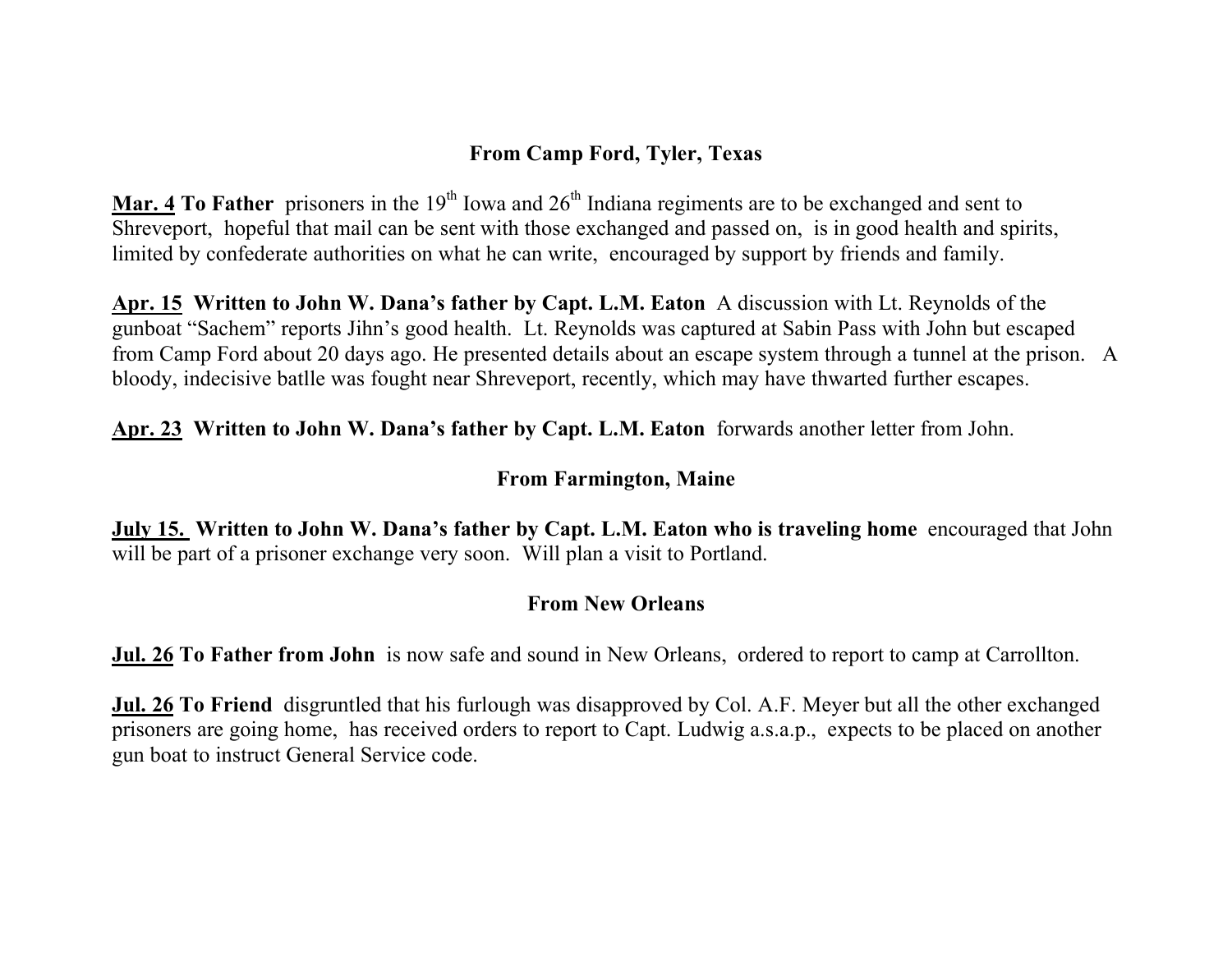**Aug. 12 To Mother** talks about his negro servant, describes current activities of several fellow officers, much talk of home, mentions "horse railroads", hopes for promotion to captain.

**Aug. 19 To Father** paymaster has no money and no prospects for getting any, all officers are "broke", corps officers are ordered to wear "mourning" for 30 days in memory of Lt. Morrill, who was killed at Petersburg.

## **From Norfolk, VA.**

**Sep. 3 This letter was written to John W. Dana and signed by General Shepley (it includes the original envelope). General Weitzel is delayed at home in Cincinnatti recovering from illness.** 

## **From Washington, D.C.**

**Sep. 14 This letter was written to "my dear boy" (John Dana?) by L.M. Eaton.** Brief note to stay in touch, encourages John to apply for a Captain's position.

**Sep. 29 To Father** awaiting permission to tour the city of Washington on extended leave, Corps Chief wants to keep John as acting Signal Officer, expects to be sent to New Orleans soon.

**Oct. 3 To Em (sister)** general small talk and discussion about home.

**Oct. 4 To Father** 12<sup>th</sup> Maine has suffered much in Sheridan's battles, Captain Phillips and Captain Thompson were killed, Capt. Lowell was severely wounded.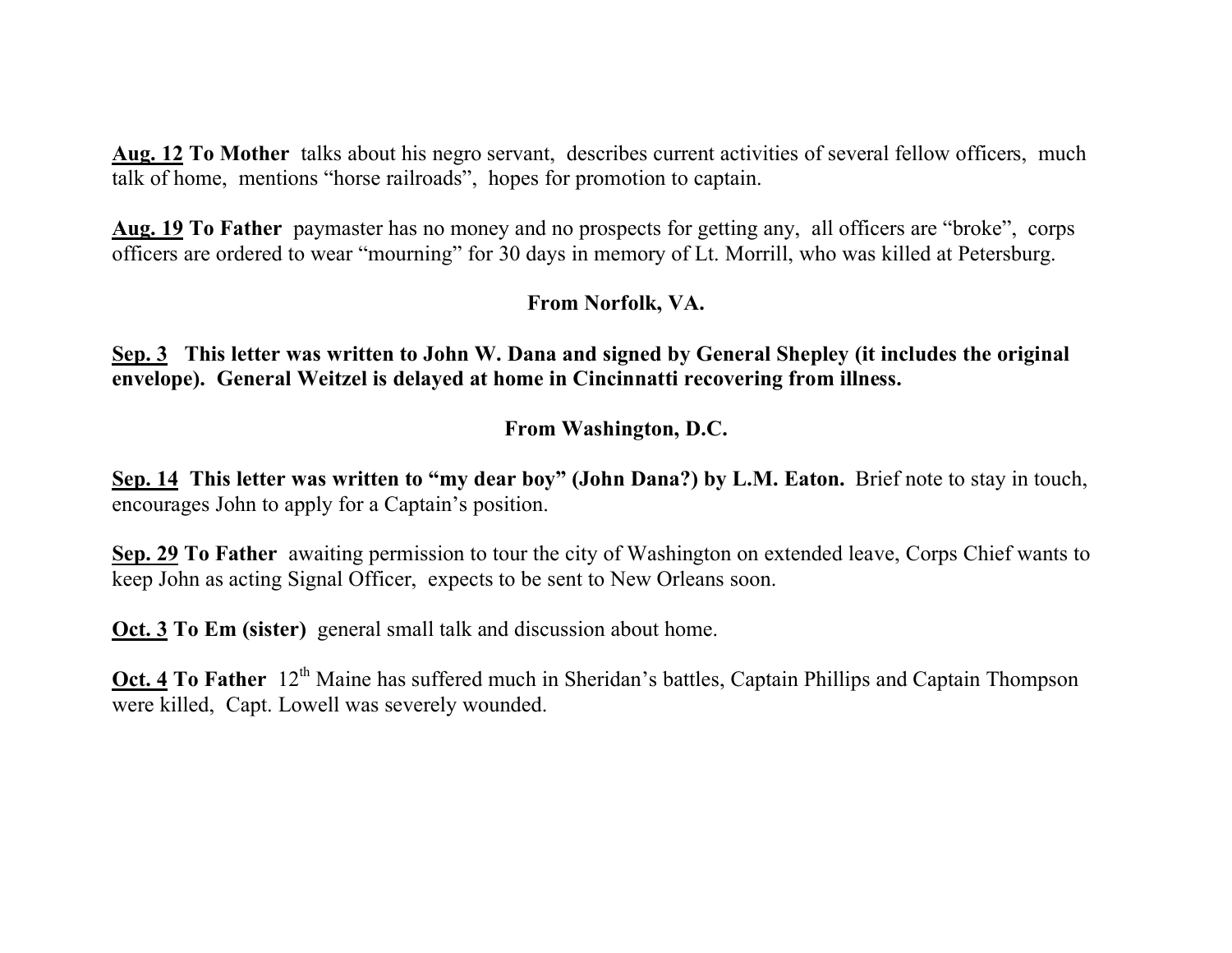## **From New York**

**Oct. 8 To Father** is on the way to New Orleans by way of New York on the steamer "George Cromwell".

## **From New Orleans**

**Oct. 19 To Father** arrived in New Orleans on the steamer "George Cromwell" captained by E.E. Vaill of Portland, Maine, needed to wear civilian clothes in the city of Washington to avoid the "patrols", writes of his successful effort to avoid being under the command of Captain Ludwick, met two women on the steamer to whom he was attracted.

**Nov. 4 & Nov. 9 (combined letter -to father)** provides account of his session before a military commission to explain his overdue travel from Washington to New York to New Orleans, mentions his commission as a Captain, a Board of Survey fixes the blame for John's capture on Capt. Roe (sp?) chief Signal officer, General Banks to replace General Canby in New Orleans, voted yesterday for Abraham Lincoln, was offered command of a regiment of rebel refugees but refused offer, prefers signal corps duty to garrison duty (guerilla warfare).

**Nov. 11 to Em (sister)** recently cast his first vote – for Abraham Lincoln, names several officers and friends who have been killed, describes his house and good living conditions in New Orleans, General Canby was wounded by rebel guerillas.

**Nov. 18 To Father** result of military commission was favorable, refused positions offered by Generals Weitzel and grover, repeated information provided in letter father on Nov. 4/9.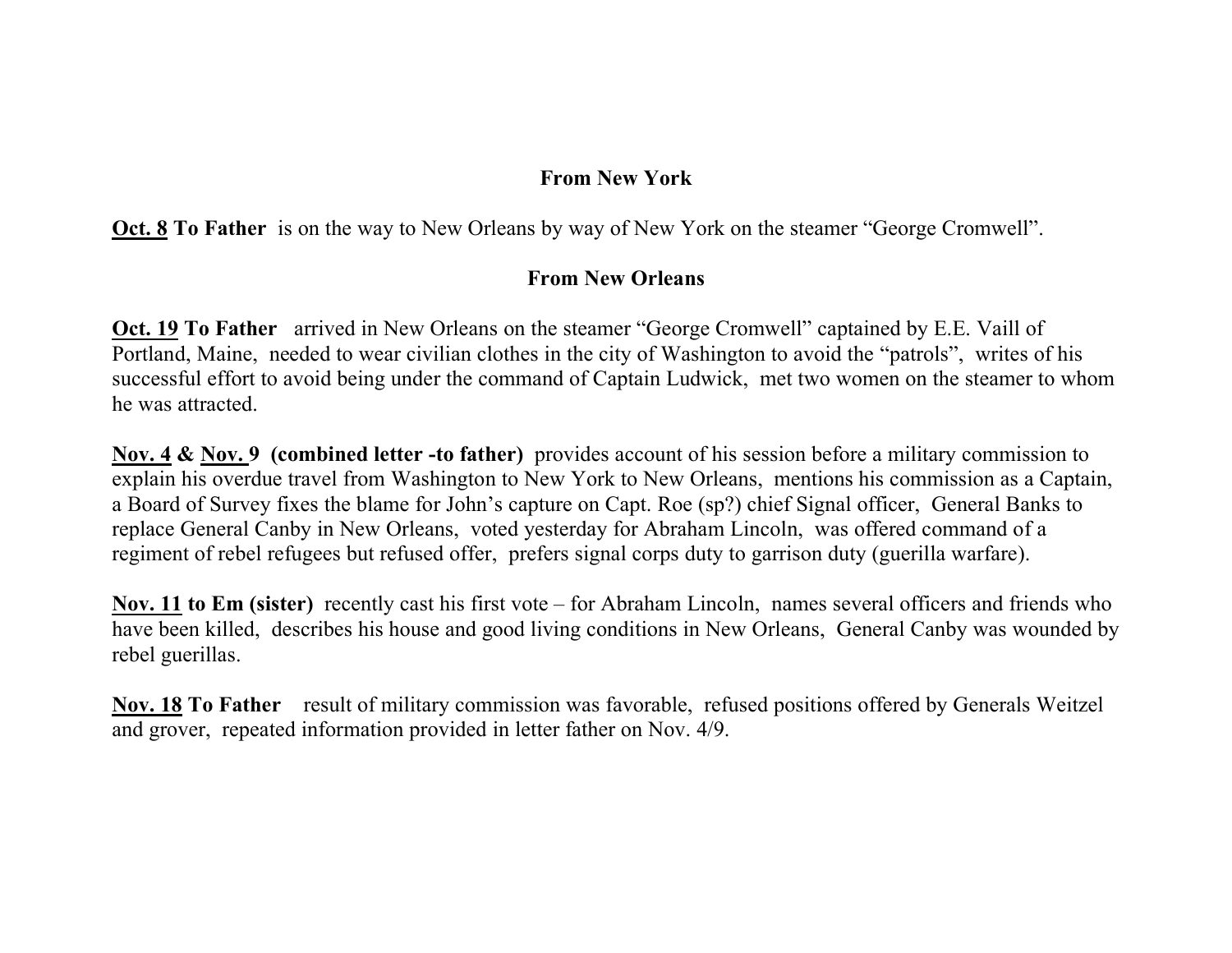## **From New Orleans**

**Nov. 25 To Mother** mentions "Copperheads", has a new position as Quartermaster of the Signal Corps in the Military Division of west Mississippi, living "aristocratically" in a fine house, pleased with General weitzel, waiting for late pay for 3 months.

**Nov. 25 To Father** discusses the complications and difficulties of his mustering out plans.

**Dec. 2 To Em (sister)** mentions his driver is a negro named "Daniel", Captain Eaton has arrived with his wife and children, provides a humorous description of the local "Sesesh" ladies.

**Dec. 9 To Em (sister)** lengthy talk of home and questions about specific people there, provides humorous account of hos "spill' from his buggy, a fair is to be held for benefits of orphans, fair is called the "Yankee Fair" because several tables will be manned by Union ladies.

**Dec. 13 To Em (sister)** includes much small talk, describes an interesting incident at the local charity fair in which Capt. Franklin's wife was ordered to remove a Federal flag from her table, ensuing reaction by Union soldiers allowed her to keep the flag.

**Dec. 15 To Mother** is enjoying New Orleans, describes extravagant circus parade, expecting the arrival of General Banks, writes about Major Marston who is distraught due to a broken engagement to a "Secesh" lady whose "Secesh" parents objected to the engagement.

**Dec. 23 To Mother** tells of his dislike of Generals Banks and Canby, discusses potential officer re-assignments.